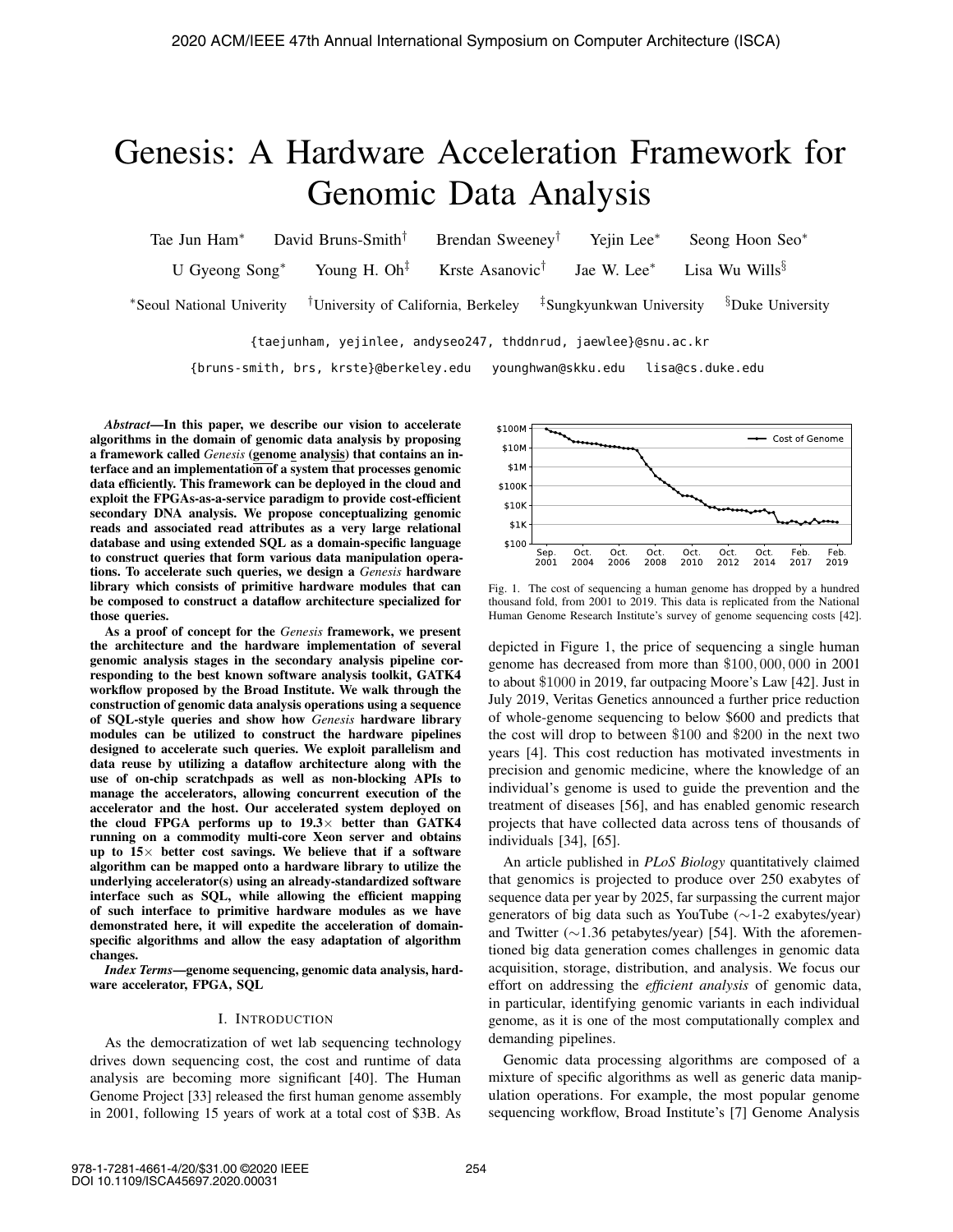ToolKit 4 (GATK4) Best Practices [11], consists of stages implementing specific algorithms such as read alignment and variant calling as well as stages performing generic data manipulations such as mark duplicates and base quality score recalibration. Thus far, most prior work focused on the hardware acceleration of specific algorithms utilized in genome sequencing. Darwin [58], GenAx [21], and others [12], [13], [25], [36], [59], [62] accelerate the algorithms used in the alignment stage while several works [6], [26], [38] accelerate pair-HMM algorithms utilized in the variant calling stage. Such specialized accelerators, targeting a specific implementation of a particular genome sequencing pipeline stage, have demonstrated multiple orders of magnitude speedups and energy efficiency improvements. With these specific algorithm accelerations in place, the remaining un-accelerated analysis stages that contain generic data manipulation operations become the bottleneck and a large portion of the genomic analysis execution time, making them good targets for acceleration pursuant to Amdahl's law.

An important aspect of genomic data analysis is that the algorithms are still being refined and special care is needed when proposing hardware acceleration. For example, INDEL realignment was the major performance bottleneck in the now deprecated GATK3 and thus a hardware accelerator targeting the stage was proposed [62]. However, GATK4 does not utilize this stage with its updated variant calling algorithms rendering the proposal largely suitable for legacy pipelines. Similarly, accelerators targeting the pair-HMM algorithms used in the variant calling stages of GATK4 are likely being replaced by the DNN-based algorithm for the same stage [51]. Noting the rapid changes in specific algorithms, we argue that designing accelerators for the generic data manipulation portions of the pipelines is just as important, if not more, than designing accelerators for the specific algorithms.

Our work aims to address the computational challenges of genomic data analysis by introducing *Genesis*, a flexible acceleration framework that targets generic data manipulation operations commonly used in genomic data processing. We observe that there are ample similarities between the operations needed to perform genomic analytics and traditional big data analytics. We propose treating genomic data as traditional data tables and use extended SQL as a domain-specific language to process genomic analytics. Conceptualizing the genomic data as a very large relational database allows us to reason about the algorithms and transform genomic data processing stages into simple extended SQL-style queries. Once the queries (a.k.a. genomic analysis stages) are constructed, *Genesis* facilitates the translation of the queries into hardware accelerator pipelines using the *Genesis* hardware library that accelerates primitive operations in database and genomic data processing. We design and deploy *Genesis*-generated accelerators on Amazon EC2 F1 instances [3].

As a proof of concept for the *Genesis* framework, we accelerate the data preprocessing phase in GATK4 Best Practices. We show how multiple stages of the preprocessing phase can be represented in extended SQL-style queries and demonstrate that the accelerated system targeting these queries

provides a significant performance improvement and cost saving over a commodity CPU hardware platform.

This paper makes the following contributions:

- We present *Genesis*, a hardware acceleration framework for generic data manipulation operations in genomic data processing pipelines. With our framework, users represent genomic data manipulation operations with standardized SQL and user-supplied custom operations. Then, *Genesis* aids the rapid translation of such representations to a performant, cloud-deployment-ready hardware accelerator. Specifically, *Genesis* provides a hardware library which contains configurable hardware modules that accelerate common operations in a relational database as well as genomic-data-specific operations. With this hardware library, users can easily stitch these hardware modules to construct a pipeline targeting the specific query. The resulting hardware is automatically augmented with parallelism, efficient memory accesses, and easy-to-use high-level user interfaces between the host and the accelerator.
- As a proof of concept, we implement and deploy hardware accelerators for the three stages of the preprocessing pipeline in GATK4, *mark duplicate*, *metadata update*, and *base quality score recalibration* using *Genesis*. We show that our accelerated system deployed on the Amazon Web Services (AWS) cloud FPGA achieves up to  $19.3\times$ speedup and  $15\times$  cost reduction compared to software running on a commodity multi-core CPU platform.

# II. BACKGROUND

We provide a brief background on genomics for the readers to better understand our proposal.

Genome. A genome is an organism's complete set of DNAs. For a human genome, it contains information for all 22 paired chromosomes and a sex chromosome pair. Each chromosome is represented as a sequence of DNA base pairs, where each base pair is expressed as a single character (i.e., A, T, C, G) representing a DNA nucleotide base. Typical sequence lengths for human chromosomes range from 50 million to 250 million base pairs, and a human genome contains roughly 3 billion base pairs in total.

Genomic Analysis. Genomic analysis uses genomic features such as a DNA sequence to identify variations from a biological sample containing a full copy of the DNA against a reference genome. Our work focuses on genomic analysis through the Next Generation Sequencing (NGS) technology, the *de-facto* technology for the whole genome analysis. In this process, fragmented DNA samples are read by a NGS wet lab instrument. Raw sensor data from the instrument are processed through an equipment-specific proprietary software (or hardware) and the instrument outputs processed data called *reads*. Reads contain multiple fragments from a sequence of base pairs and a sequence of quality scores where a single quality score represents the machine's confidence of the corresponding base pair measurement. This process of post-measurement analysis is called the *primary analysis* and the outcome of the primary analysis is an input to the *secondary analysis*. *Secondary*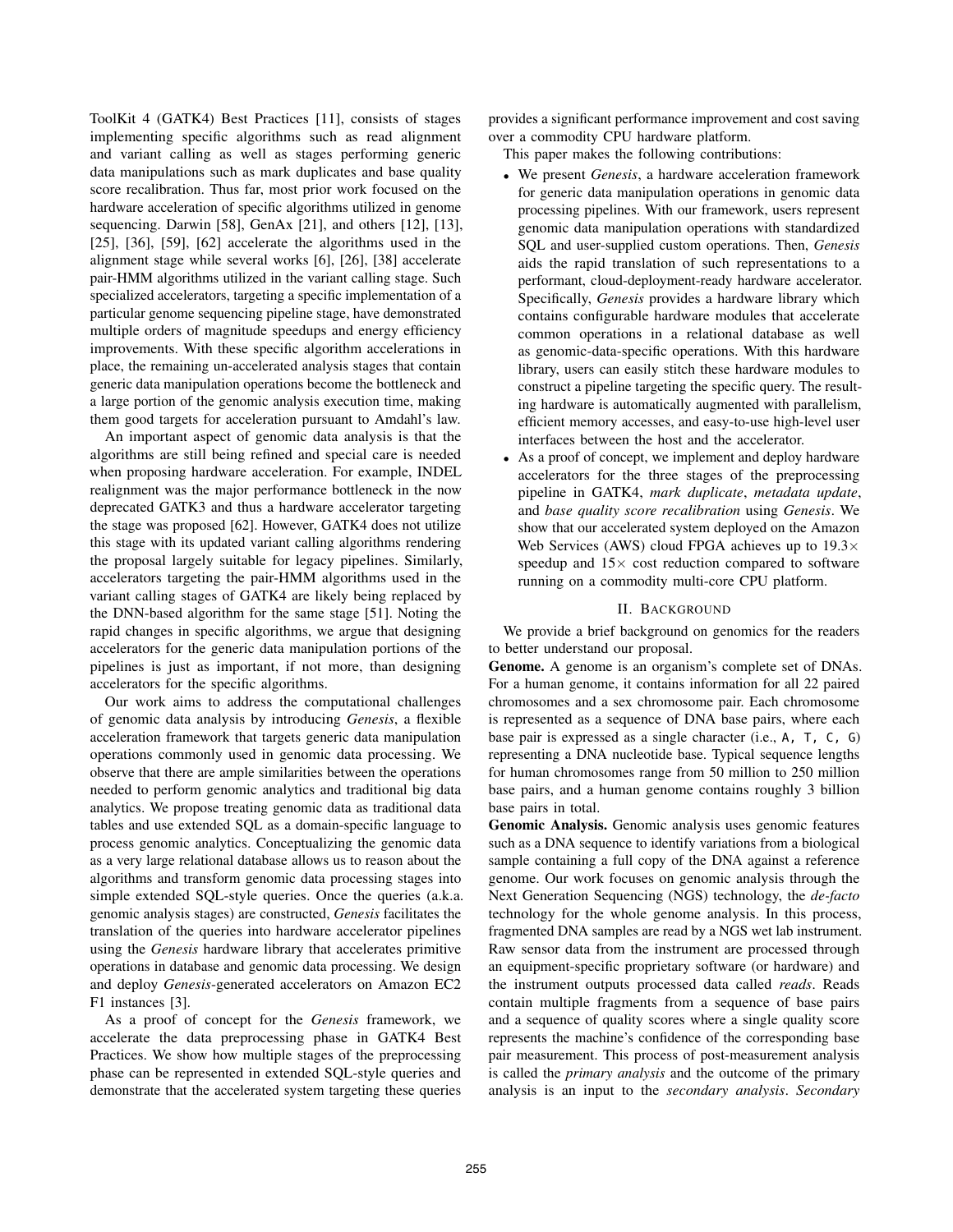| Position                        | 111<br>1234567 89012 | <b>CIGAR</b><br>(alignment |  |  |  |
|---------------------------------|----------------------|----------------------------|--|--|--|
| Reference                       | ACGTAAC CAGTA        | metadata)                  |  |  |  |
| Read 1                          | AGGTAACACGGTA        | (7M, 11, 5M)               |  |  |  |
| Read 2                          | TTTTAAC CA TA        | (35, 6M, 1D, 2M)           |  |  |  |
| Fig. 2. Example Read Alignment. |                      |                            |  |  |  |

*analysis* is a process of identifying genomic variants. Since it is very computationally demanding, this is what most computer software/hardware research (including ours) focuses on. Once these genomic variants are identified, they can be used to analyze the specific characteristics of this DNA (e.g., disease risk).

Genomic Read Data. Aligned read data is the most important data type in the preprocessing phase of genomic analysis. Aligned read data contains the chromosome identifier (that this read is aligned to), the position within the chromosome that the mapped read starts from, the sequence of base pairs, and the sequence of quality scores. In addition, the aligned read contains metadata about the alignment called CIGAR (Concise Idiosyncratic Gapped Alignment Report). CIGAR summarizes the alignment information about the read and is represented with a list of (integer, operation type) pairs with the integer indicating the number of base pairs and the operation indicating aligned  $(M)$ , inserted  $(I)$ , deleted  $(D)$ , or soft-clipped  $(S)$ .

For example, Read 1 in Figure 2 has a CIGAR of (7M, 1I, 5M). This indicates that the read's first seven base pairs are aligned (7M), the next single base (i.e., A) is inserted and not present in the reference (1I), and the next five bases are again aligned (5M). Note that aligned (M) can either mean a match or a mismatch to the reference in the actual base pair. Read 2 in Figure 2 has a CIGAR of (3S, 6M, 1D, 2M). Here, S indicates that the aligner ended up not considering this soft-clipped portion to determine the alignment. D represents a deletion where the base pair present in the reference sequence is not present in the read. In addition to CIGAR, there are several other fields in an aligned read such as flags, mapping quality, information about the paired read, etc. While our hardware handles those fields appropriately, we omit the detailed explanations and implementation descriptions for conciseness.

# III. GENESIS FRAMEWORK

## *A. Overview*

*Genesis* is a framework which enables users to rapidly deploy the hardware accelerators for the data manipulation operations in genomic data analysis workloads. Based on the observation that genomic data can be conceptualized as a very large relational database and most data manipulation operations in genome sequencing can be expressed in database operations, *Genesis* adopts an extended SQL-style interface that allows users to express the target data manipulation operations. One important aspect here is that such SQL representations (i.e., queries) can also be represented as a series of relational operators (often called the logical query plan). *Genesis* framework facilitates the process of hardware accelerator designs for such queries by providing a set of configurable hardware modules that directly map to many common relational operators (e.g., join, aggregate, etc.). With the *Genesis* hardware library, a user can easily configure a simple dataflow architecture by stitching them using highlevel hardware description language (e.g., Chisel [14]). The resulting design is augmented with our framework, which provides support for parallelism, performant memory system accesses, and high-level APIs which enable the user to easily manage the data and control communications between the host (a commodity x86\_64 Xeon server) and the hardware accelerator. For deployment and evaluation, this design is compiled into Verilog and synthesized, placed, and routed into an FPGA image. This image then can be deployed with a local or a cloud FPGA such as an AWS F1 instance.

In this section, we describe how a user can represent a genomic analysis pipeline as an extended SQL query (Section III-B), how a set of modules in the *Genesis* hardware library (Section III-C) can be assembled to construct a hardware accelerator pipeline targeting the query (Section III-D), how a user can utilize our simple high-level APIs to manage the accelerators from the host (Section III-E), and how a user can extend our framework by adding custom computation modules (Section III-F).

# *B. Genesis SQL Interface*

TABLE I EXAMPLE GENOMICS DATA TABLE REPRESENTATIONS.

| LAANI LE MENDININA LAHA TADI E INTERNETATIVIST. |                              |                                                                                     |  |  |  |  |
|-------------------------------------------------|------------------------------|-------------------------------------------------------------------------------------|--|--|--|--|
| Field                                           | Data Type                    | Remarks                                                                             |  |  |  |  |
|                                                 | <b>Read Table (READS)</b>    |                                                                                     |  |  |  |  |
| <b>CHR</b>                                      | uint8_t                      | Chromosome Identifier $(1, \ldots, 22, X, Y)$                                       |  |  |  |  |
| <b>POS</b>                                      | $uint32_t$                   | Leftmost position of this aligned read                                              |  |  |  |  |
| <b>ENDPOS</b>                                   | uint32_t                     | Rightmost position of this aligned read                                             |  |  |  |  |
| <b>CIGAR</b>                                    | uint16_t[CLEN]               | An array of cigar operations                                                        |  |  |  |  |
| <b>SEO</b>                                      | uint8_t[LEN]                 | Sequence of base pairs $(e.g., A, C, G, T)$                                         |  |  |  |  |
| <b>OUAL</b>                                     | uint8_t[LEN]                 | Sequence of quality scores                                                          |  |  |  |  |
|                                                 | <b>Reference Table (REF)</b> |                                                                                     |  |  |  |  |
| <b>CHR</b>                                      | $uint8_t$                    | Chromosome Identifier $(1, \ldots, 22, X, Y)$                                       |  |  |  |  |
| <b>REFPOS</b>                                   | uint32_t                     | Starting position of reference segment                                              |  |  |  |  |
| <b>SEO</b>                                      | uint8_t[PSIZE+LEN]           | Sequence of base pairs                                                              |  |  |  |  |
| IS SNP                                          | bool[PSIZE+LEN]              | A bit indicating whether the corresponding<br>position is a known site of variation |  |  |  |  |

Representation. *Genesis* utilizes SQL as a domain-specific language to represent the target genomic analysis operation for acceleration. The genomic read and reference data are represented as tables with schemas shown in Table I. Reads are represented as rows in the table and attributes associated with each read are represented as columns. In our evaluated data set (i.e., Illumina [27] sequencer reads for a specific human), there are more than 700 million reads and each read has up to 151 base pairs (i.e., LEN = 151). A reference sequence is fragmented into many segments and each segment is represented as a row in the reference table. We configure a single row in the reference table to have about 1M base pairs (i.e.,  $PSIZE = 1M$ ). The reference table also has a column named IS\_SNP (Single-Nucleotide Polymorphism), which is a bitmap representation of the known sites of base pair variations (i.e., this position's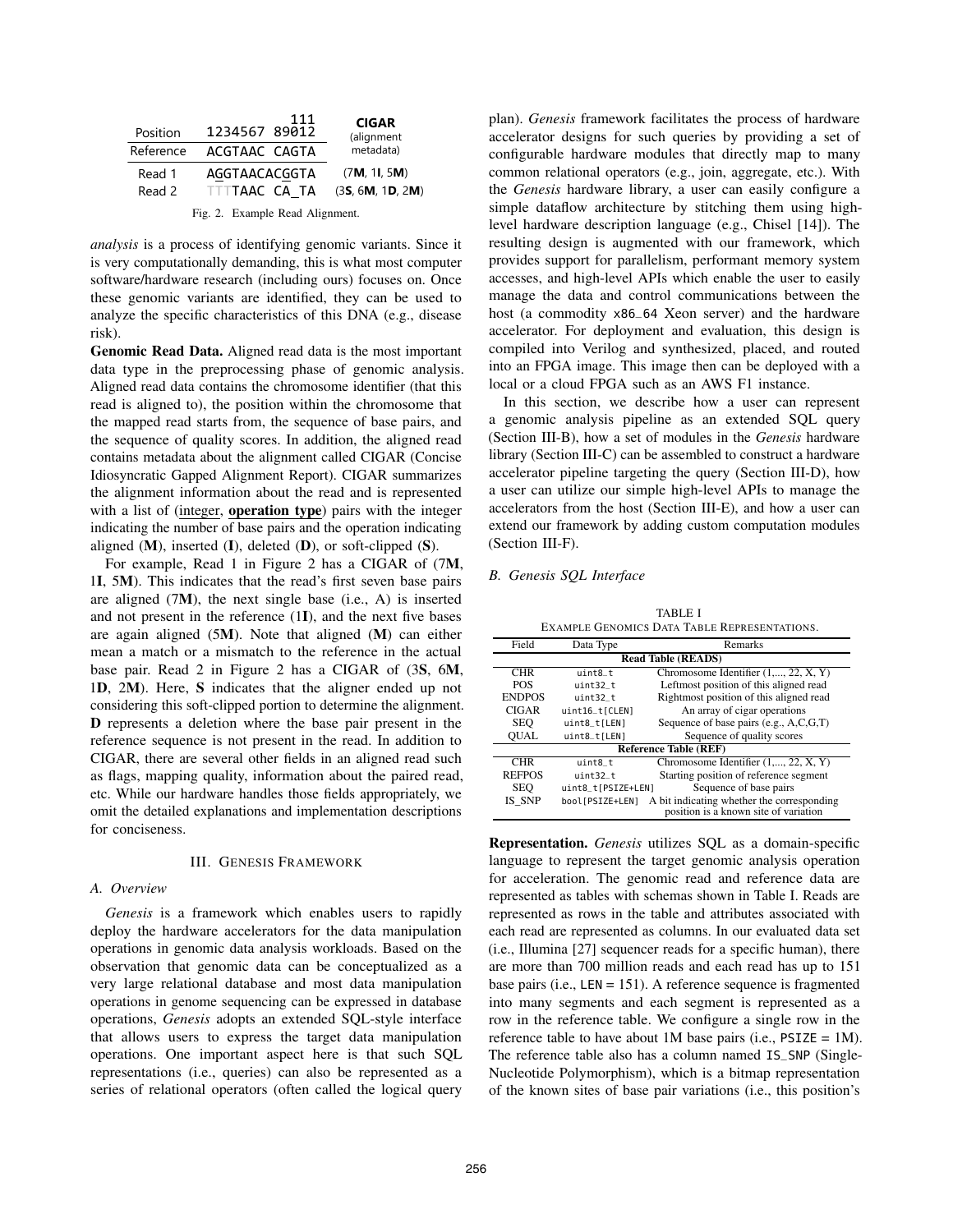

Fig. 3. ReadExplode Operation Example.

base pair is known to vary across individuals) for the reference fragment. When a locus (or location, position) is identified as an SNP known site, a base pair mismatch at that locus is expected and therefore does not count as an error. This column is used in the base quality score recalibration algorithm described in Section IV-D.

Partitioning. A common data manipulation operation in genomic data processing is to compare a read's base pair sequence to the corresponding reference sequence. For such operations, it is often helpful to pre-partition both the read table and the reference table to multiple smaller tables based on their chromosome identifier (CHR), and positions (i.e., READS.POS or REF.REFPOS) to make finding reads' corresponding reference fragments easier. We partition the read table first by CHR and then again by POS so that the *n*th partition for a chromosome would have reads whose positions fall in the interval  $[(n-1)\times$ PSIZE,  $n \times$  PSIZE]. We also partition the reference table so that the nth partition for a chromosome would have reference sequence whose positions fall in the interval  $[(n-1)\times$  PSIZE,  $n \times$  PSIZE+LEN]. For both tables, we assign a unique partition ID (PID) to each partition. With this partitioning scheme, a read can simply obtain a relevant reference sequence fragment by inspecting the reference table with the same PID.

Supported SQL-style Operations. *Genesis* supports common SQL operations such as Select, Where, GroupBy, Join, Limit (used to select a subset of rows), Count, and Sum. In addition, we support two additional operations PosExplode and ReadExplode. PosExplode(COL,INITPOS) converts an array in a single row of a single column (COL) to multiple rows with an extra POS column that starts from the position INITPOS (POS is incremented by one for every row that is exploded). This is similar to the PosExplode operation that already exists in Hive QL [57] and Spark SQL [5]. ReadExplode is a genomics specific operation that is explained in the next paragraph. Lastly, we support iteration over rows with the FOR Row IN Table clause, which is similar to that of Oracle PL/SQL [46].

ReadExplode. This operation converts a read, stored as a single row in the READS table, to multiple, separate rows where each row contains the base, the corresponding quality score, and its position. Figure 3 shows the example operation of ReadExplode. ReadExplode requires POS, CIGAR, SEQ, and QUAL (optional) columns of a READS table as inputs. This operation converts individual base pairs and corresponding quality scores into separate rows utilizing its alignment information recorded in CIGAR (explained in Section II). In this example, two leftmost base pairs corresponding to 2S part of the CIGAR are clipped and thus not included in the output. The next three matching base pairs and corresponding quality

```
/* I1: Extract Reads and Reference Partition P */
CREATE TABLE ReadPartition AS
SELECT POS, ENDPOS, CIGAR, SEQ
FROM READS PARTITION (P)
CREATE TABLE ReferenceRow AS
SELECT POS, SEQ
FROM REF PARTITION (P)
      posExplode on ReferenceRow */
CREATE TABLE RelevantReference AS
PosExplode (ReferenceRow.SEQ, ReferenceRow.POS)
FROM ReferenceRow
DECLARE @rlen int
 /* Iterate over Rows */
FOR SingleRead IN ReadPartition:
 SET @rlen = SingleRead.ENDPOS - SingleRead.POS)
 /* Q1: ReadExplode to convert a read into multi-row
      table where each row represents a base pair */
 CREATE TABLE #AlignedRead AS
 ReadExplode (SingleRead.POS, SingleRead.CIGAR,
      SingleRead.SEQ)
 FROM SingleRead
    02: Inner-Join two tables with the base pair's
      corresponding position as a key */
 CREATE TABLE #ReadAndRef AS
 SELECT #AlignedRead.SEQ, RelevantReference.SEQ
 FROM #AlignedRead
 INNER JOIN (SELECT * FROM RelevantReference LIMIT
      SingleRead.POS, rlen)
 ON #AlignedRead.POS = RelevantReference.POS
    Q3: Find the sum of matching base pairs */
 INSERT INTO Output
 SELECT SUM(#AlignedRead.SEQ == RelevantReference.SEQ)
 FROM #ReadAndRef
END LOOP;
```
Fig. 4. Example queries to find the number of bases in the read within the partition P that matches with the reference. This sequence of SQL queries are organized as two initialization steps (I1 and I2) and three query steps (Q1, Q2, and Q3).



Fig. 5. Execution Flow of the Example Query.

scores are assigned the appropriate position values and included in the output as three separate rows. The following base pair A is inserted (I), and thus its reference position is marked as Ins, a special bit indicating that it is not in the reference. In the case of a deleted  $(D)$  base pair (the base pair with position 108 in the example), the reference position is included in the output, but the base pair column and the quality score column are marked as deleted (Del).

Example Query. We use an example to illustrate how to construct queries for a genomic data analysis operation and walk through the execution of the query using a high level block diagram. We want to find the number of bases that matches the reference for all reads whose partition ID is equal to the constant P. In this case, the user can represent this operation as a sequence of SQL queries as shown in Figure 4, which essentially follows the execution flow depicted in Figure 5. Step 1: the set of reads and the relevant reference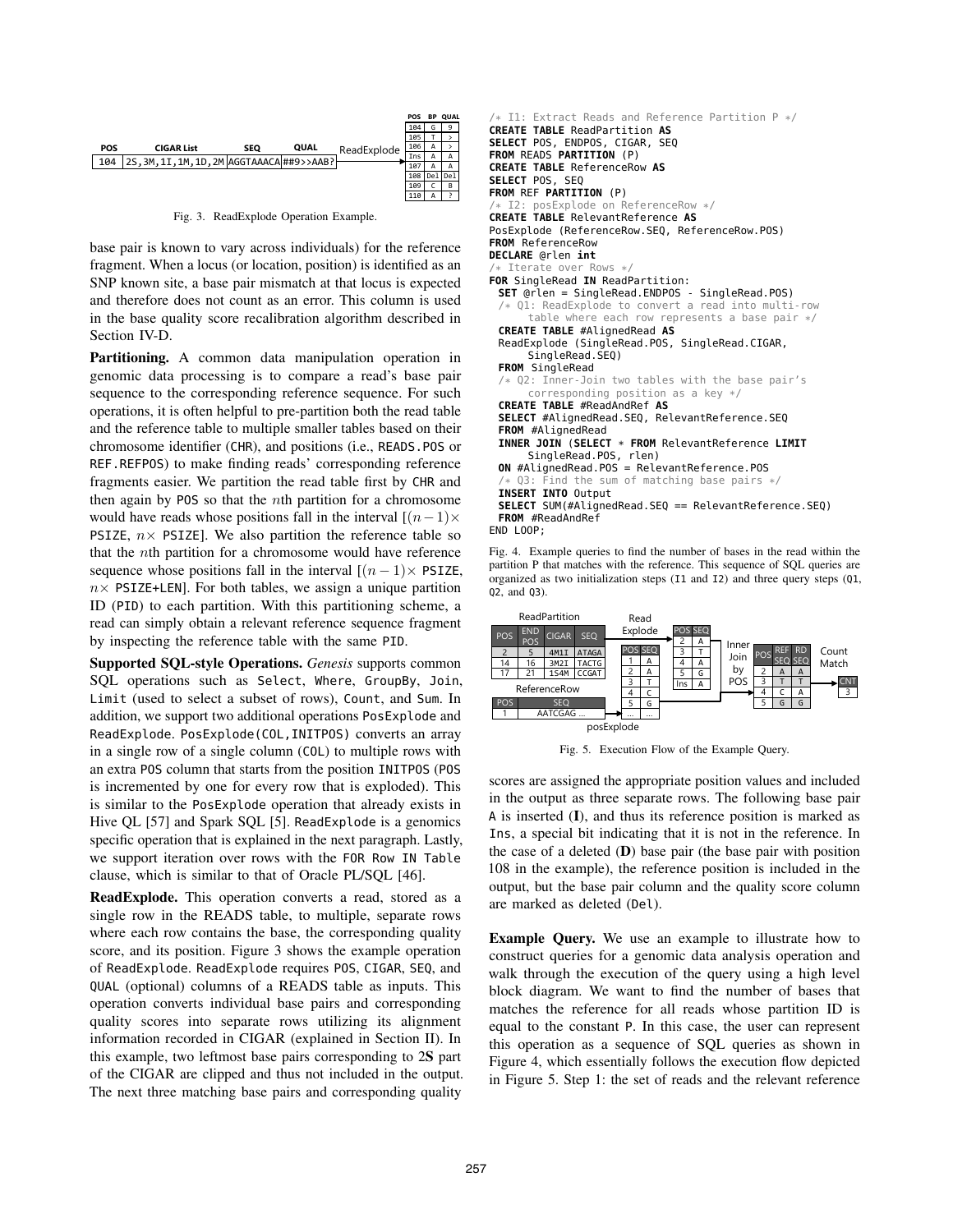

Fig. 6. Genesis Data Manipulation and Computation Modules.

with the partition ID  $PID = P$  are first extracted (I1). Step 2: the relevant reference row's base pair sequence is expanded into multiple rows with PosExplode (I2). Step 3: for each read in the ReadPartition, its base pairs are converted to a multi-row table with ReadExplode (Q1). Step 4: inner-join the ReadExplode'ed table and the subset of the PosExplode'ed reference row table (the subset is obtained with the LIMIT base offset clause) to obtain a joined table that allows us to extract base matching information (Q2). Step 5: the number of matching base pairs (i.e., a read's base pair is identical to the reference's base pair) are computed and inserted into the output table (Q3).

# *C. Genesis Hardware Modules*

Overview. In *Genesis* framework, re-configurable hardware modules are assembled to accelerate genomic data manipulation operations. *Genesis* adopts a dataflow execution model where multiple independent modules are connected to each other via hardware queues. Each hardware module operates with a sequence of data called *streams*. A stream consists of many *data items*, each of which can contain multiple different types of fields. Each data item is also divided into multiple *flits*, where a single flit represents the atomic unit of data communication and operation. For example, when a sequence of reads forms a single stream, each read is a data item, and each base pair (or multiple base pairs), which is part of a base pair sequence in a read, is a flit. In general, each module consumes (or inspects) a single flit from its input queue(s) and generates a single output flit. The output flit is then inserted to the output queue, which will work as an input queue for the next module. Figure 6 shows some of the key *Genesis* hardware modules and we discuss each module in detail below.

## Data Manipulation & Computation Modules

Joiner. Joiner merges flits from two input queues and produces a single output. For this module, a flit in an input queue should consist of the key field and the data field. In addition, the flits from the input queue should be supplied in ascending order of the key. Every cycle, this module compares keys of the flits from two input queues and either outputs or discards a single flit with the smaller key while leaving the other one intact. If both flits from two input queues have the same key, their data fields are merged (through concatenation). Specifically, this module can be configured to either perform an inner-join (i.e., discard flits without matching key), a left-join (i.e., discard flits from the second queue if it does not have a matching key in the first queue), or an outer-join (i.e., never discard flits).

Filter. Filter takes input data from a single queue, checks whether it matches the specified comparison condition (across fields or for a field and a constant), and outputs the item if and only if the item satisfies the specified condition.

Reducer. Reducer takes a sequence of data and performs a reduction operation (e.g., Sum, Max, Min, Count) with a reduction tree. For this module, a single flit can contain multiple values, and a reduction tree is utilized to obtain a single reduction result at a throughput of a single flit per cycle. Note that this module can also support reduction across multiple flits (i.e., reduction at an item granularity) and masked reduction, which means that a bit-mask (single bit per value) can be supplied to apply reduction on a subset of the data.

ALU. Stream ALU takes input data from a single or two input queues (or a single input queue and a constant item) and performs a relatively simple unary/binary ALU operation (e.g., NOT, ADD, SUB, CMP, AND, OR, etc.) with data from those queues. This module takes a single item from each queue, performs a binary operation, and outputs a single item. When a single item contains multiple values, the unary/binary operation is performed in an element-wise manner. Similar to a reducer, this module can also take a bit-mask sequence and conditionally perform unary/binary operations.

#### Memory & Scratchpad Memory (SPM) Access Modules

Memory Reader. Memory reader is in charge of reading contiguous data from memory and streaming the read data to the next module. Given a starting address and the total amount of data to read from memory, it continuously sends memory requests to memory at a memory access granularity (e.g., 64B) as long as its internal prefetch buffer is not full. At the same time, this module supplies the returned data from memory to the next module at a throughput of a single flit per cycle. Note that the flit granularity can be different from the memory access granularity.

Memory Writer. Memory writer is in charge of writing the data coming from an input queue to memory. It takes a single flit from the previous module per cycle and temporarily stores it to its internal buffer. Once its internal buffer size reaches the size of the memory access granularity (or a specific termination condition), it sends a write request to memory starting from the pre-configured starting address.

SPM Reader. SPM (Scratchpad Memory) reader simply takes an address from the input queue and outputs the scratchpad read result to the output queue. It can also be configured to read all elements in the interval when the starting address and the finishing address are provided. This module is also used to drain all of its content to the output queue when a drain signal is provided.

SPM Updater. SPM updater takes an address and the value from an input queue and updates the scratchpad memory. This module supports three operating modes. First, it can work like a memory writer which performs sequential writes to the SPM buffer when provided a starting address. It can also be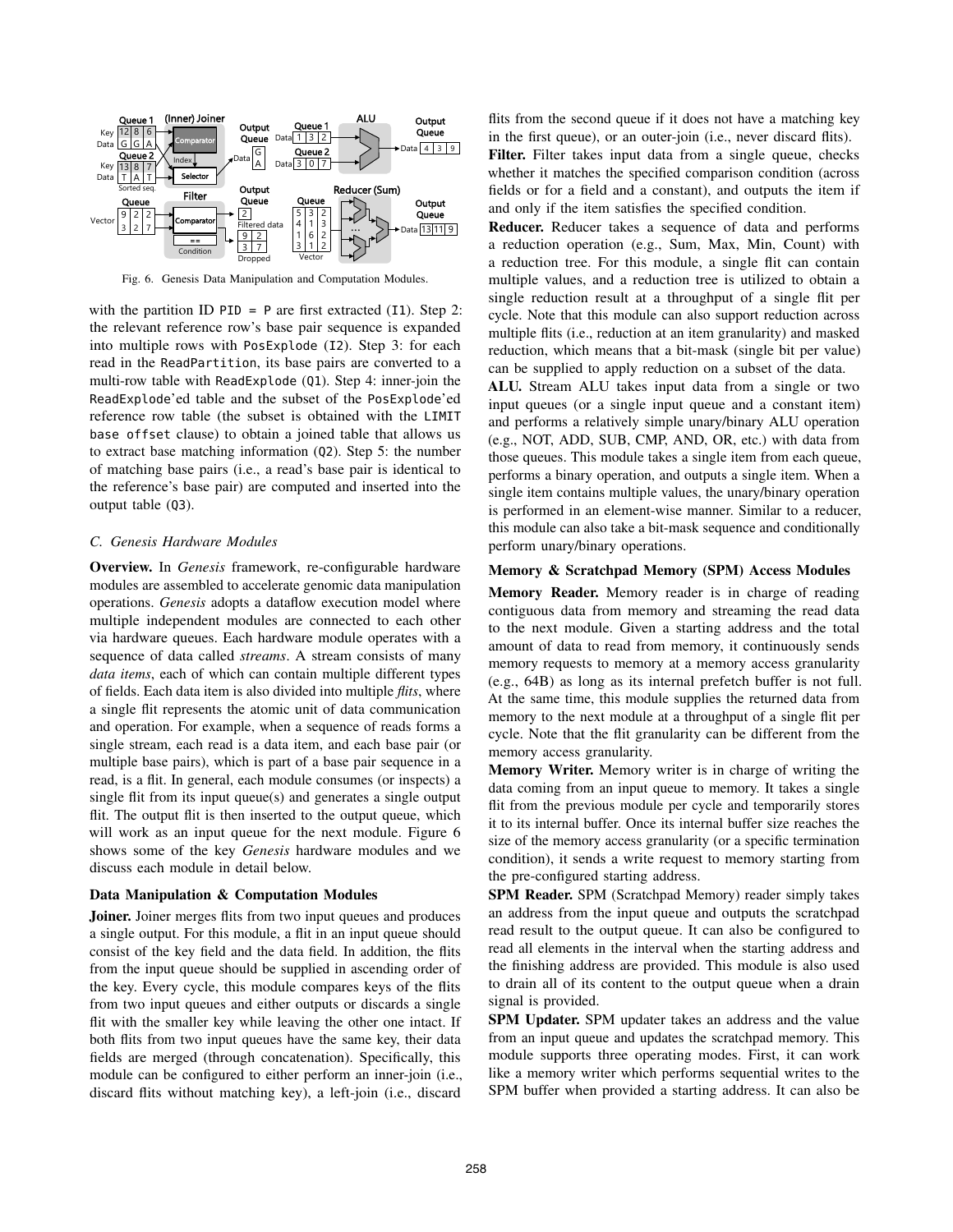

Fig. 7. Constructed Hardware Pipeline for the Example Query in Figure 4.



Fig. 8. Parallel Configurations of *Genesis* Hardware Pipelines. The pipeline in Figure 7 is replicated for four times.

configured to perform a random SPM write, which simply writes the value to the provided address. Finally, it can also be configured to perform a read-modify-write update with the provided modify function (e.g., add/subtract a constant). When configured to perform a read-modify-write update, the hardware needs to ensure that two flits with the same address will not be processed in these pipeline stages (i.e., read, modify, write) at the same time to avoid the RAW (read-after-write) hazard. For this purpose, our hardware buffers addresses that are being processed in these pipeline stages and checks if the incoming flit's address matches with any of these three buffered addresses. If so, the hardware prevents this incoming flit from starting the read stage.

## Genomic Data Processing Modules

ReadToBases. This is the module that supports the ReadExplode operation explained in Section III-B. This module takes a sequence of CIGAR, POS, SEQ, and optionally QUAL values from the input queues and produces a ReadExplode'ed table. Each cycle, this module outputs the tuple of the reference position, the corresponding base, and the quality score. Here, as shown in Figure 3, the reference position may be Ins if the base is an inserted base. Similarly, the base and quality score fields can be Del if the base is deleted.

## *D. Construction of Hardware Pipeline with Genesis*

Example Pipeline. *Genesis* accelerates the user-provided query by constructing a hardware pipeline using multiple *Genesis* hardware modules written in Chisel. For example, the SQL query in Figure 4 is translated to the hardware pipeline shown in Figure 7. The hardware pipeline in Figure 7 has five memory readers and each reader reads the data streams from READS.POS, READS.ENDPOS, READS.CIGAR, READS.SEQ, and REFS.SEQ. Three of these memory readers (the ones reading READS.POS, READS.SEQ, and READS.CIGAR) are connected to the ReadToBases module which generates a sequence of flits where each flit is a pair of a base and the corresponding reference position. This generated sequence is then provided as an input to the Joiner (configured to perform an inner-join).

Unlike the reads data, the relevant reference data is mapped to an on-chip SPM to facilitate data reuse. A single memory reader (the one reading REFS.SEQ) is connected to the SPM Updater module so that it can initialize the SPM with data from memory. The contents from this SPM is retrieved with the SPM Reader which takes two inputs from the memory readers (the ones reading READS.POS and READS.ENDPOS), reads the SPM contents for the corresponding interval, and supplies the read data (i.e., reference base pairs) to the Joiner. The Joiner takes these two input sequences (i.e., one from the read, another from the reference), performs an inner-join, and passes the joined sequence to the Filter which compares two data fields (i.e., the base pair from the read and the base pair from the reference), and only outputs the matching items. Lastly, the Reducer module accumulates the number of matched base pairs and passes the outcome to the memory writer which stores the outcome to memory. The constructed pipeline is fully-pipelined and can process a single base pair per cycle.

Pipeline Construction. For now, our framework assumes that the process of translating SQL-style queries to the hardware pipeline is manual. However, we envision it to be automated in the near future. SQL queries can be easily parsed into a tree graph where each node represents a table (leaf node) or a relational/computational operator (non-leaf node) [47]. Since the *Genesis* hardware library (Section III-C) provides various modules for each relational operator and each genomics-specific operator, designing a hardware pipeline corresponding to such a query plan (or a tree graph) is rather simple. Specifically, each node in the graph can be mapped to a *Genesis* hardware module, and each edge in the graph is mapped to a hardware queue connecting these modules. For better resource allocation, the user can provide a hint to the translator so that frequently re-used tables are allocated to on-chip SPMs instead of off-chip memory (as in Figure 7).

Parallelism. A single pipeline is often insufficient to fully utilize the available memory bandwidth provided to the system. In order to fully utilize the available memory bandwidth and achieve high throughput, it is necessary to exploit abundant parallelism in genomic data processing operations through the use of multiple pipelines. Figure 8 shows how *Genesis* exploits parallelism through the use of multiple pipelines. *Genesis* treats each pipeline to be independent of each other except that they share memory interfaces and the command interfaces. This separation allows the utilization of different hardware pipelines targeting different operations to work together. As shown in Figure 8, input/output ports of all hardware pipelines' memory modules are first arbitrated by a local arbiter and then arbitrated again by one of the global arbiters, each of which is connected to one out of four memory channels in the system. The same structure applies to the command interface as well.

## *E. Genesis Application-Programmer Interface*

To run *Genesis*-generated hardware pipeline, the user needs to configure the hardware memory readers and writers using the following C++ function.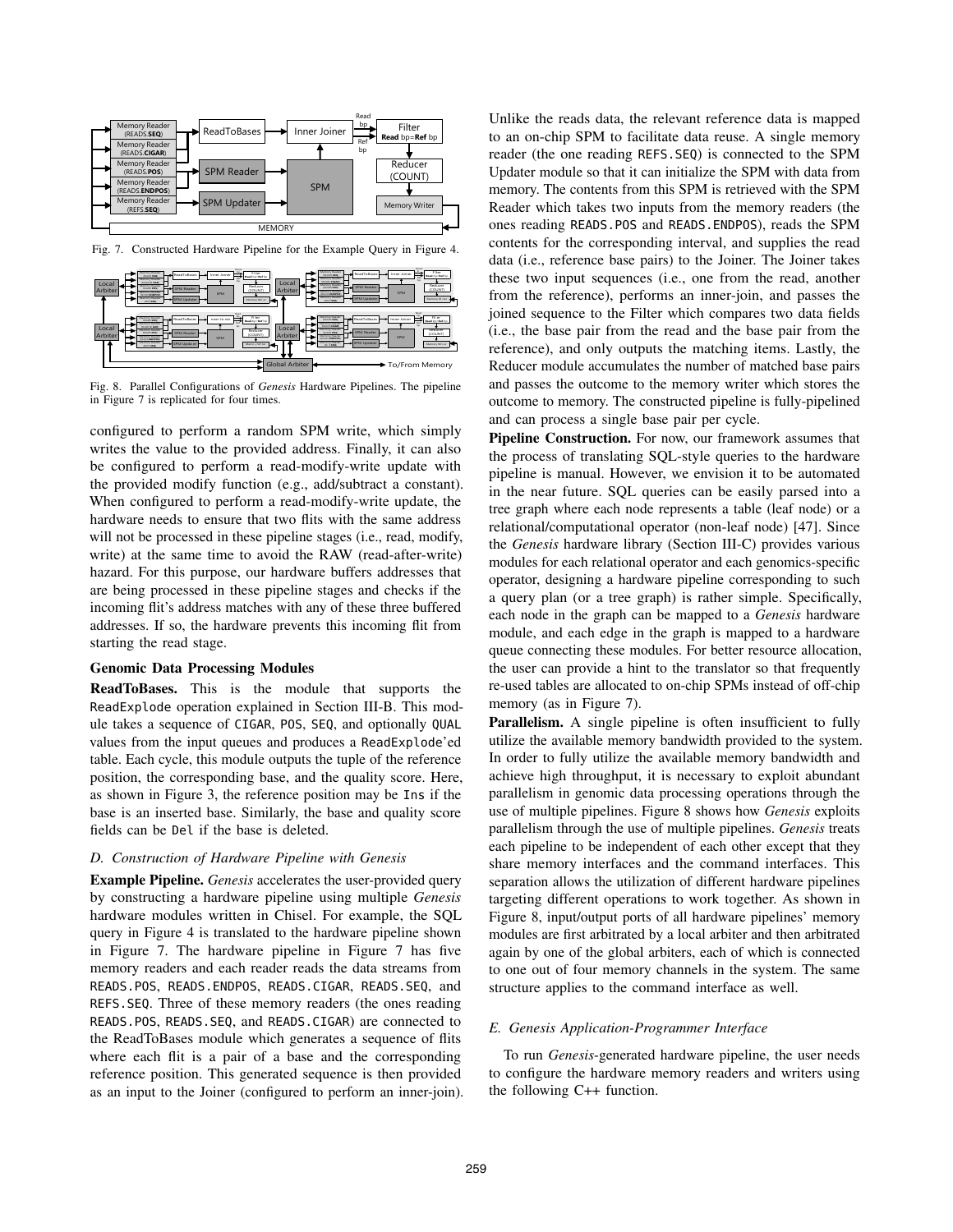**void** configure\_mem (**void\*** addr, **int** elemsize, **int** len, **string** colname, **int** pipelineID)

Configuration. This blocking function needs to be invoked once for each memory reader and writer, which is in charge of reading/writing specific columns of the table. The function argument addr represents the address where the data for a column is located in the host address space, elemsize represents the size of an element for the column, len represents the number of rows that the column has, and colname represents the name of the column in the query. Lastly, pipelineID is necessary to specify the pipeline when there are multiple pipelines executing in parallel. Once invoked, this function copies the column data to the accelerator memory (if it is a memory reader) and configures the corresponding memory reader (or writer).

Execution and Completion. Once all memory readers and writers (for a specific pipeline) are configured, the user can execute the non-blocking call void run\_genesis(int pipelineID) to start the execution. At this point, the user can run another non-blocking call bool check\_genesis(pipelineID) to see if the accelerator execution is completed or use the blocking call void wait\_genesis(pipelineID) to wait until the accelerator execution is finished. Once the accelerator execution completes, the user will then use void genesis\_flush(pipelineID) to get the data back from the accelerator memory to the host memory address configured with configure\_mem(..). Note that the existence of these non-blocking calls is to allow the host CPU to perform useful work while the accelerator is running.

#### *F. Extending Genesis with Custom Operations*

While the standard SQL clauses, supported by the *Genesis* hardware library modules, are expressive enough to support many data operations in genomic analytics workloads, some data manipulation operations can benefit more from the capability to add a custom operation. *Genesis* allows a user to add a custom module that performs the desired computation. To add a custom module, a user needs to write a Chisel module with the provided interface which takes inputs from one or multiple streams and outputs data to a single output stream. Then the user can invoke this module using our SQL-style interface as follows: **EXEC** ModuleName InputStream1 =  $\_$  InputStream2 =  $\_ \cdots$  InputStreamN = \_. This is similar to the user-defined function/procedure call semantics in many SQL implementations.

# IV. ACCELERATING GENOME SEQUENCING WITH GENESIS

# *A. GATK4 Best Practices Data Preprocessing Pipeline*

GATK4 Best Practices presents a step-by-step recommendation for the state-of-the-art genome variant discovery analysis (i.e., secondary analysis). In GATK4, the genome variant discovery process is divided into two phases. The first phase is the data preprocessing phase, which takes base pair sequences and the associated quality score sequences as inputs and refines

| <b>GATK4 Data</b><br>Preprocessing                                    | Alignment<br>63.4% |                          |     |     |                          | <b>Duplicate</b><br>Marking<br>10.0% |  |     | Metadata<br>Update<br>15.4%                                |                                                   | <b>Books of the South Assess</b><br><b>BQSR</b><br>9.3% |      |
|-----------------------------------------------------------------------|--------------------|--------------------------|-----|-----|--------------------------|--------------------------------------|--|-----|------------------------------------------------------------|---------------------------------------------------|---------------------------------------------------------|------|
| <b>GATK4 Data</b><br>Preprocessing<br>(With Alignment<br>Accelerator) | 27.2%              | <b>Duplicate Marking</b> |     |     | Metadata Update<br>41.8% |                                      |  |     | <b>BOSR</b><br>(covariate table)<br>construction)<br>12.4% | <b>BOSR</b><br>(quality score<br>update)<br>11.6% |                                                         |      |
| 0%                                                                    | 10%                | 20%                      | 30% | 40% | 50%                      | 60%                                  |  | 70% | 80%                                                        |                                                   | 90%                                                     | 100% |

Fig. 9. Runtime breakdown of the GATK4 Best Practices data preprocessing pipeline on an AWS system with eight cores.

their alignment accuracy. The second phase is the variant discovery phase, which identifies and filters the variants or the differences of the measured genome from the reference genome. Here, the first phase is a single pipeline that precedes all types of variant discovery phases. For the second phase, there are many variant discovery pipelines, each targeting a different type of variant that can occur in a genome (e.g., germline variants, somatic variants, copy-number-variants, etc.). In this section, we focus on accelerating the data preprocessing phase since this phase often takes a substantially larger amount of time than the variant discovery phase (regardless of the type of the variant discovery). However, our proposed design can be utilized in several different data manipulation operations present in many variant discovery pipelines as well.

The data preprocessing phase consists of four major stages: alignment, mark duplicates, metadata update, and base quality score recalibration. The alignment stage takes a set of the reads (i.e., short base pair sequence and the associated quality score sequence) and maps each read to the appropriate position of the reference sequence. After the alignment, the mark duplicates step happens. In this step, all reads mapped to the exact same starting position are considered as duplicates, which resulted from the same DNA fragment, and thus all but a single read is removed from each duplicate set. In addition, this step also sorts all reads based on their starting positions. Following this step, a few metadata for each read is generated. Such metadata include information about the differences between a read and the corresponding reference sequence. Lastly, the base quality score recalibration (BQSR) stage refines the quality score (for each base pair) provided by the instrument. This stage is divided into two sub-stages: covariate table construction and quality score update. During the covariate table construction stage, the algorithm first goes through all base pairs and counts the error rates (i.e., mismatches with the reference sequence) across different potential sources of biases (e.g., the lane of the sequencing instrument used for measurement). Then, during the quality score update stage, the algorithm adjusts each base quality score based on the empirical error rates across different conditions and makes each quality score better match the empirical quality score.

Figure 9 shows the runtime breakdown of the GATK4 Best Practices data preprocessing pipeline (with the evaluation setting shown in Table II). As depicted, most of the runtime is spent on three major stages on a system with eight cores. Among the three major stages, the alignment takes the most time (i.e., 63.4 %). However, recent hardware accelerators such as GenAx [21] achieves over 4058K/reads throughput in the alignment stage. If we assume such throughput on the alignment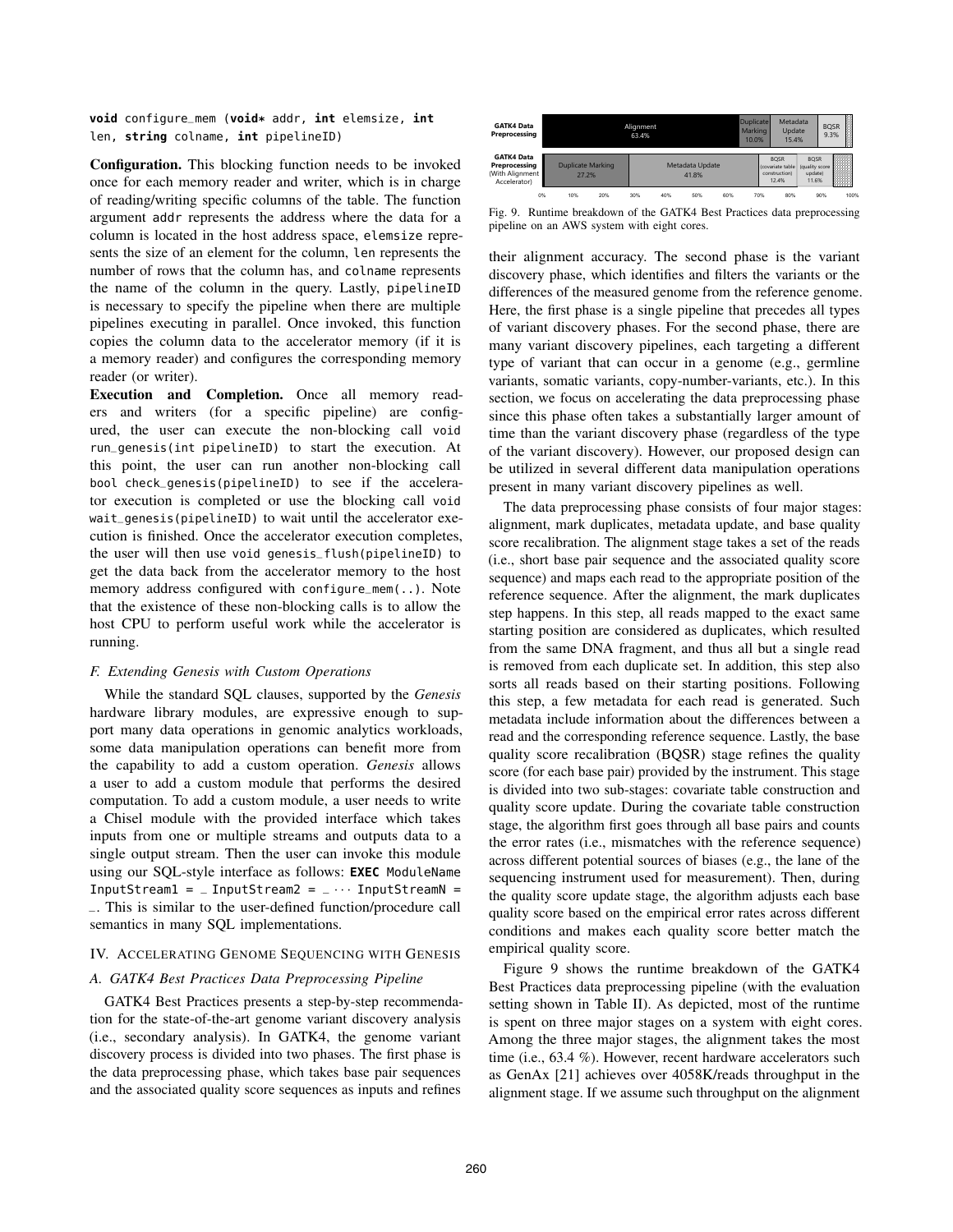

Fig. 10. Hardware for the Mark Duplicates Stage.

stage, the portion of time spent on the alignment stage shrinks to merely 0.7% on an eight core system. Consequently, the mark duplicates, metadata update, and the base quality score recalibration stages now account for the majority (i.e., 93%) of the runtime. As a proof of concept for our *Genesis* library, we design accelerators targeting various operations within the three stages: mark duplicates, metadata update, and base quality score recalibration.

## *B. Accelerating Mark Duplicates*

Algorithm. The goal of the *mark duplicates* stage is to identify a set of reads originating from a single fragment of the DNA. Duplicate reads result from the PCR (polymerase chain reaction) amplification, which is part of the DNA sample preparation process. To identify a set of duplicate reads, the algorithm first generates a key value for each read. Specifically, the unclipped 5' prime positions of a read are used as a key for the read. To obtain this value, the CIGAR value is inspected and the number of soft clipped (S) bases at the front are subtracted from the P0S value<sup>1</sup>. Once these keys are computed, the algorithm identifies sets of duplicate reads that share the same key. Among those reads sharing the same key, all but one with the highest sum of the quality scores are marked as duplicates. In addition to marking the duplicates, this stage also sorts all the reads by their aligned read start positions.

Acceleration. For this stage, our work focuses on the acceleration of the sum-of-quality score computation. Our hardware takes the QUAL column of each read as an input and computes the sum of quality scores for each row. The host core simply utilizes these sums of quality scores to determine duplicate reads among the ones sharing the same key.

Hardware Composition. For this step, the hardware performs a straightforward task of computing the sum of all quality scores. Figure 10 shows the hardware pipeline for this task. This is the most basic example of the *Genesis* pipeline which simply takes a stream of data from the input with a Memory Reader, performs a computation (i.e., sum reduction) with a Reducer, and stores the result back to memory with a Memory Writer. Here, the main benefit of hardware acceleration comes from the use of large parallelism (across quality-scores and across reads).

#### *C. Accelerating Metadata Update*

Algorithm. The *metadata update* stage in GATK4 (also called SetNmMdAndUqTags) calculates three specific types of metadata for each read: NM metadata, MD metadata, and UQ metadata. NM metadata represents the number of mismatches



Fig. 11. Hardware for the Metadata Update Stage.

compared with the reference base pairs in this read. MD metadata is a specifically formatted string that enables the recovery of the reference base pair sequence by inspecting this metadata and the read base pair sequence. MD metadata represents the sequence of contiguous *matching* bases as a number and outputs the reference base pairs for the mismatched base pairs or the deleted base pairs. Since the inserted base pairs are not present in the reference, MD tag does not include any information about insertions. As an example, Read 1 in Figure 2 has a MD of 1C6A3 because it has a mismatch at the second base pair and the ninth base pair. Lastly, UQ metadata sums up the quality scores of the base pairs that mismatch the reference base pairs. This metadata essentially represents the likelihood that the read is erroneous. These updated metadata are utilized in the latter steps of the genomic data processing pipeline.

Acceleration. *Genesis* hardware takes POS, ENDPOS, CIGAR, SEQ, QUAL columns from reads data and relevant REFPOS, SEQ from the reference data as inputs and produces the computed NM, MD, UQ metadata as outputs. These metadata are attached to the original reads file in the software. For this task, the reference and reads are pre-partitioned in software (as explained in Section III-B) and a single invocation of the pipeline handles a single partition. The accelerator is invoked multiple times to finish processing the entire data set.

Hardware Composition. Figure 11 shows the *Genesis* hardware pipeline for this stage. In a way, this pipeline is similar to the example case covered in Section III. Specifically, the NM metadata computation is almost identical to the example query (Figure 4) except that it counts the number of mismatches, which includes the insertions and the deletions. The Joiner is configured to perform a left-join instead of an inner-join to preserve the insertion/deletion information. UQ metadata computation shares most of the front-end pipeline stages with NM metadata computation but instead of counting the number of mismatches, it performs a sum-reduction on filtered quality scores. MD metadata computation is performed by passing the outcome of the left-joiner to a custom module (MDGen) to generate the MD tag. This custom module simply takes the output of the left-joiner as an input stream and performs one of the following: i) if the read base pair and the reference base pair matches, increment the match counter or ii) if the base pairs do not match, output the match counter and print the reference base pair<sup>2</sup>.

 $2$ In the case where a deleted base pair is present in the read, print  $\wedge$  along with the reference base pair to indicate a deletion.

<sup>&</sup>lt;sup>1</sup>In the paired-end sequencing technology, a key is generated per pair. The key for each read of a pair is concatenated to construct the key for a pair. One of the paired read is a *reverse* read and the number of soft-clipped (S) bases at the end is added to the ENDPOS value to obtain the unclipped 5' prime positions for such a read.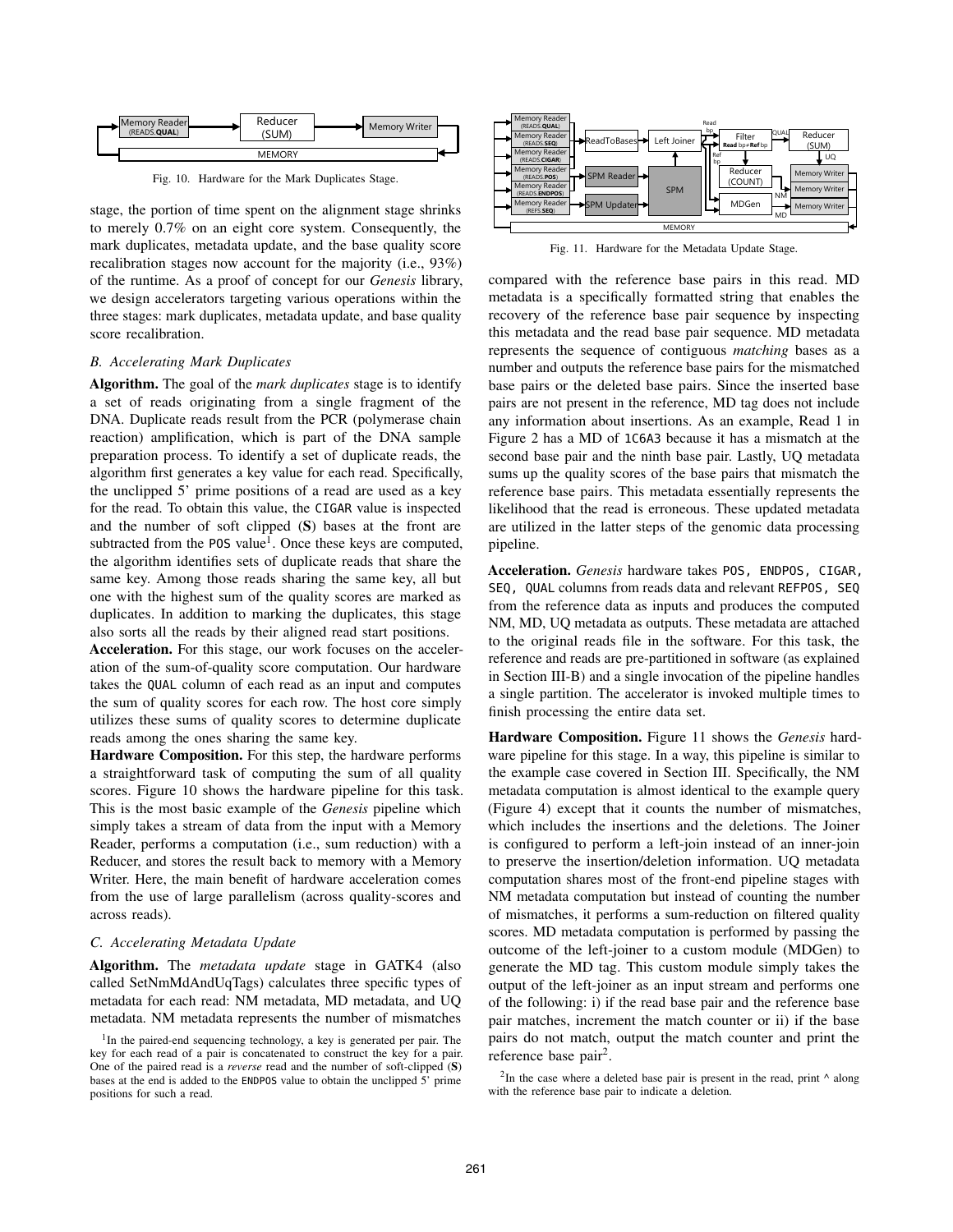# *D. Accelerating Base Quality Score Recalibration*

Algorithm. A genome sequencing instrument produces a quality score for each base pair it identifies (or measures, calls). This quality score represents the probability of the case where the sequencing machine correctly calls this base pair. However, it is known that these scores often do not match well with the empirical error rate. For example, when the average quality score for a particular read with 200 base pairs translates to  $1\%$ error rate, this read is expected to have about two base pair errors. However, due to various sources of systematic biases (e.g., the lane of the sequencing machine used to process this data), this expected error rate often does not match with the empirical results obtained by manually counting the number of mismatches between this read's base-pair sequences and the reference sequence.

To reduce the deviation of empirical quality scores from the machine-generated base quality scores, the *base quality score recalibration* (BQSR) stage first categorizes each base pair from each read to different bins. Then, the BQSR algorithm counts the number of entries and the number of errors for each bin. Errors are counted when a reported base pair and the corresponding reference base pair mismatches and the particular base pair is not an SNP (i.e., the known sites of base pair variations; see Section III-B). Specifically, two binning policies are used in GATK4 BQSR. The first is to bin each read base pair by its read group (i.e., the lane of the machine that is used to process this read), the reported quality score, and the relative position of the base pair within the read (called *cycle*). The second policy is to bin each read base pair by its read group, the reported quality score, and the type of the base pair preceding this base pair, and the current base pair (called *context*). Once the number of base pairs and the number of errors in each bin are computed, the algorithm adjusts the corresponding quality score of each base pair in each read based on this statistic (i.e., a covariate table). The resulting adjusted quality scores from BQSR are known to match very well with the empirical quality scores [18].

Acceleration. For this stage, our work accelerates the binning process of BQSR (i.e., the covariate table construction stage). Our hardware accelerator takes reads and inspects each read base pair. Then, it checks if a particular base pair mismatches with the corresponding reference base pair as well as if this read base pair maps to a non-SNP site. If so, the hardware increments both the number of observations counter and the number of errors counter for the corresponding bin. If not, it only increments the number of observations counter. Once the binning finishes, the GATK4 software tool reads the constructed covariate table and adjusts the quality scores accordingly (i.e., the quality score update stage). For this stage, the reference table is pre-partitioned in software as in the *metadata update* stage. The reads table is first partitioned by its POS (as usual), and partitioned again by its read group. A single pipeline invocation handles a single read partition and hence multiple invocations are necessary to finish the processing of the entire data set.



Fig. 12. BQSR (Covariate Table Construction) Hardware.

Hardware Composition. Figure 12 shows the *Genesis* hardware pipeline for the BQSR stage. This pipeline shares part of the front-end with the example hardware pipeline presented in Figure 7. However, a different set of *Genesis* hardware library modules are utilized to implement the new functionality. First, a custom module (BinIDGen) which calculates two BQSR bin IDs is added between the ReadToBases module and the Joiner module. This module takes a sequence of base pairs and their quality scores as inputs. For each base pair with quality score  $q$ , it outputs the first bin ID  $b_1 = q \times #$  of *cycle* values + *cycle* value <sup>3</sup>. It also outputs another bin ID,  $b_2 = q \times #$  of *context* types + *context* ID. Here, the number of context types is 16 and the context ID is assigned as follows:  $AA = 0$ ,  $AC = 1$ ,  $AG$  $= 2$ , AT  $= 3$ , CA  $= 4$ , ..., TT  $= 15$ .

A more significant functionality addition compared to the pipeline presented in Figure 7 is the use of the IS\_SNP column. For this stage, this column is stored in the SPM similar to how we store the REF.SEQ column. Outputs of the BinIDGen module and the reference data outputs from the SPM (columns POS, SEQ, and IS\_SNP) are inner-joined with the Joiner which uses the POS from both inputs as the key. The outcome of this join is then passed to a Filter, which filters out all the data whose IS\_SNP column is true. The resulting output of the Filter is first passed to two SPM Updaters (configured to perform readincrement-write) associated with two SPMs (TotalCountBuffer #1 and #2 in Figure 12) using input addresses  $b_1$  and  $b_2$ respectively. The outcome of the Filter is cascaded to another Filter, which outputs only the items whose read base pair and the reference base pair mismatches (i.e., the base pairs that are counted as empirical errors). The results are finally passed to the two SPM Updaters to update the ErrorCountBuffers #1 and #2, similar to the way the TotalCountBuffers are updated. This hardware pipeline counts the number of errors and the number of total base pairs belonging to each bin (across two binning addressing schemes) and store the results on four SPMs. Once all reads within the partition are handled, the contents of the SPMs are drained with the associated SPM Readers and then stored in memory through the Memory Writer modules.

# *E. Applying Genesis for other Genomic Data Processing Operations or Genome Sequencing Pipelines*

The previous sections (Section IV-B, IV-C, and IV-D) explored how *Genesis* can be used to accelerate three data manipulation stages of the data preprocessing phase in the

 $3$ For our target data set, the # of cycle values is 302. The read length is 151 and hence the relative position in the read ranges from 0 to 150, but additional cycle values are assigned for its *reverse* read as well.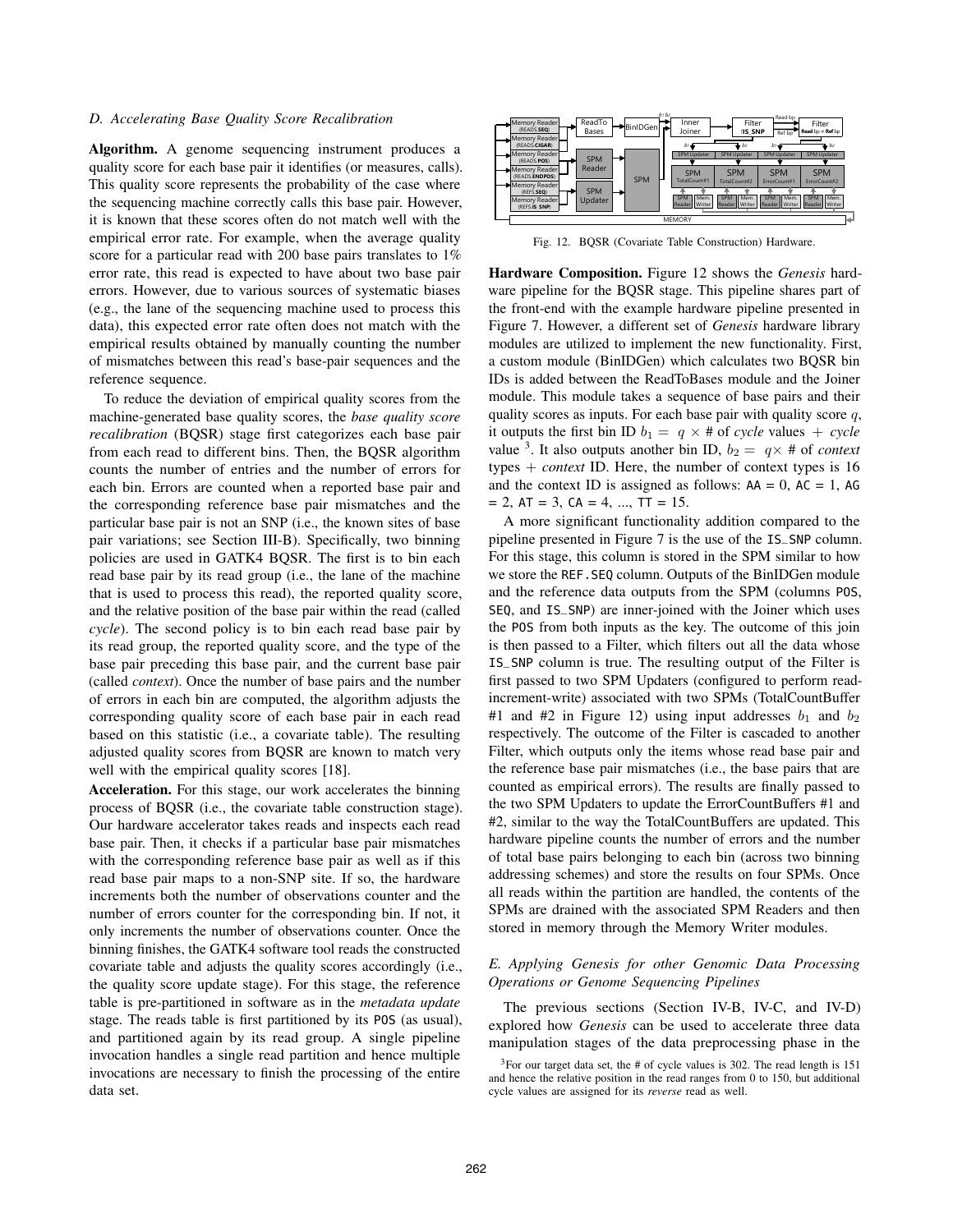GATK4 pipeline. However, this is not the only use of *Genesis*. *Genesis* can also be used to accelerate genomic data manipulation operations in other phases or pipelines. Our preliminary analysis indicates that *Genesis* can be used for other portions of the GATK4 genome sequencing pipeline such as FM-index based seeding in the BWA-MEM aligner, active region determination in the HaplotypeCaller, joint genotyping, and intersection of training/truth resource sets and callsets in Variant Quality Score Recalibration (VQSR), which essentially consist of data consolidation, filtering, and matching operations. Furthermore, *Genesis* framework can be used to accelerate the post-sequencing analysis (e.g., checking whether a genome sequence is susceptible to specific diseases), which are often performed using relational database queries (e.g., GenAp [32], Gemini [49]).

*Genesis*-generated accelerators are also applicable to variants of the GATK4 Best Practices pipelines or other independent genome sequencing pipelines. These data manipulation operations are independent of the choice of alignment algorithms (e.g., Minimap2 [35], DRAGEN aligner [20]) or variant calling algorithms (e.g., Strelka2 [30], FreeBayes [22], DeepVariant [51]), and thus applicable to many variants of the GATK4 Best Practices pipelines. Moreover, many of the data manipulation operations are common across different genome sequencing pipelines. For example, pipelines such as DRAGEN [20], Sentieon [29], or Berkeley ADAM [43], perform similar tasks with slightly different algorithms for specific stages (e.g., alignment, variant calling). Thus all or most of *Genesis*-generated accelerators presented in this work are applicable to such pipelines as well.

#### V. EVALUATION

# *A. Methodology*

TABLE II HARDWARE CONFIGURATIONS FOR THE AWS EC2 F1 AND R5 INSTANCE

| <b>Machine Configurations</b>            |                          |                                                                                |  |  |  |
|------------------------------------------|--------------------------|--------------------------------------------------------------------------------|--|--|--|
| <b>AWS</b> Instance                      | <b>System Components</b> |                                                                                |  |  |  |
| $f1.2x$ large<br>(for <i>Genesis</i> HW) | <b>Host Processors</b>   | Intel Xeon E5-2686 v4 (Broadwell)<br>$4C/8T$ , 2.3 GHz (Turbo 3 GHz)           |  |  |  |
|                                          | <b>Host Memory</b>       | 122 GiB                                                                        |  |  |  |
|                                          | Host Storage             | 500 GB SSD                                                                     |  |  |  |
|                                          | <b>FPGA</b>              | 1x Xilinx Virtex UltraScale+ VU9P                                              |  |  |  |
|                                          |                          | 2.5 M logic elements, 6,800 DSPs                                               |  |  |  |
|                                          | <b>FPGA</b> Memory       | 64 GB                                                                          |  |  |  |
|                                          | Cost (2019.11)           | \$1.65/hr                                                                      |  |  |  |
| $r5.4x$ large<br>(for GATK4 SW)          | Processors               | Intel Xeon Platinum 8175M (Skylake-SP)<br>8C/16T, 2.5GHz (3.5 GHz Turbo Boost) |  |  |  |
|                                          | Memory                   | 128 GiB                                                                        |  |  |  |
|                                          | Storage                  | 2TB SSD                                                                        |  |  |  |
|                                          | Cost (2019.11)           | \$1.01/hr (Compute), \$0.28/hr (Storage)                                       |  |  |  |

To demonstrate *Genesis*'s capability to accelerate data manipulation operations in genomic data analysis, we implement hardware accelerators (we call each hardware pipeline(s) constructed for a particular algorithm an *accelerator* in the rest of this paper to avoid confusion) for three key data manipulation operations in the data preprocessing phase of GATK4 using the *Genesis* framework, and deploy them on the commercial cloud

using the Amazon EC2 f1.2xlarge instances (Table II). Each F1 instance contains a Xilinx Virtex UltraScale+ VU9P FPGA card [3]. We use a 250MHz clock for all three accelerators. We configure the number of pipelines to i) the resource limit we can fit on one FPGA card or ii) the performance limit where an accelerator can no longer get more speedup from parallelism due to memory or communication bottlenecks. We used  $16\times$ pipelines for *mark duplicates*, 16× pipelines for *metadata update*, and 8× pipelines for *base quality score recalibration*.

To compare our design with the software-only implementation, we run GATK version 4.1.3 [9] on an AWS r5.4xlarge instance (Table II) that is memory-optimized. A large memory is crucial to obtain high performance for genomic data analysis workloads. In addition, we add a 2TB SSD volume to this machine so that the software can run with fast SSDs. For the reads input data set, we use a well-characterized Illumina sequencing result of patient NA12878 obtained from the Broad Institute Public Dataset [8]. We use GRCh38 reference genome [55] and dbSNP138 [41] SNP sites data set to construct a reference table.

#### *B. Evaluation Results*

Performance. Figure 13(a) shows the speedup of three *Genesis* accelerators designed to accelerate various stages of the GATK4 data preprocessing phase, over the GATK4 software implementations run on a carefully configured 8-core AWS EC2 R5 instance. For the *mark duplicates* stage, a single speedup number is shown since the GATK4 pipeline does not divide the data by chromosome until the sorting is completed, which happens at the end of the *mark duplicates* stage. For *metadata update*<sup>4</sup> and *base quality score recalibration* stages, both perchromosome speedups and overall speedups are presented (Figure 13(c) and (d)). *Genesis* achieves an overall speedup of 2× on *mark duplicates* stage, 19.3× on *metadata update*, and  $12.6\times$  on BQSR (covariate table construction). Considering that these three stages take about three and a half hours for a single genome to execute (assuming that *metadata update* perfectly scales), *Genesis* reduces the computation time to process a single person's gene by roughly 140 minutes.

Runtime Breakdown. Figure 13(b) shows the breakdown of the *Genesis* framework runtime for the three stages in the GATK4 data preprocessing phase. Figure 13(a) shows that *mark duplicates* achieves a lower speedup (approximately  $2 \times$ ) than others since the un-accelerated software portion of the stage (takes 99.35% of the runtime) works as a bottleneck once the hardware achieves significant speedup. *Metadata update* and *BQSR* speedups are partially limited by the host-FPGA communication (takes 53.4% and 29.5% of the runtime repectively as shown in Figure 13(b)) interface bandwidth. On an AWS F1 instance, the host communicates to and from the FPGA via a PCIe DMA interface, which is measured at approximately 7 GB/s on our custom microbenchmark. Considering that the next generation communication interfaces

<sup>4</sup>For *metadata update* stage, since the baseline implementation is singlethreaded, we conservatively assume that the baseline software implementation perfectly scales for 8 cores.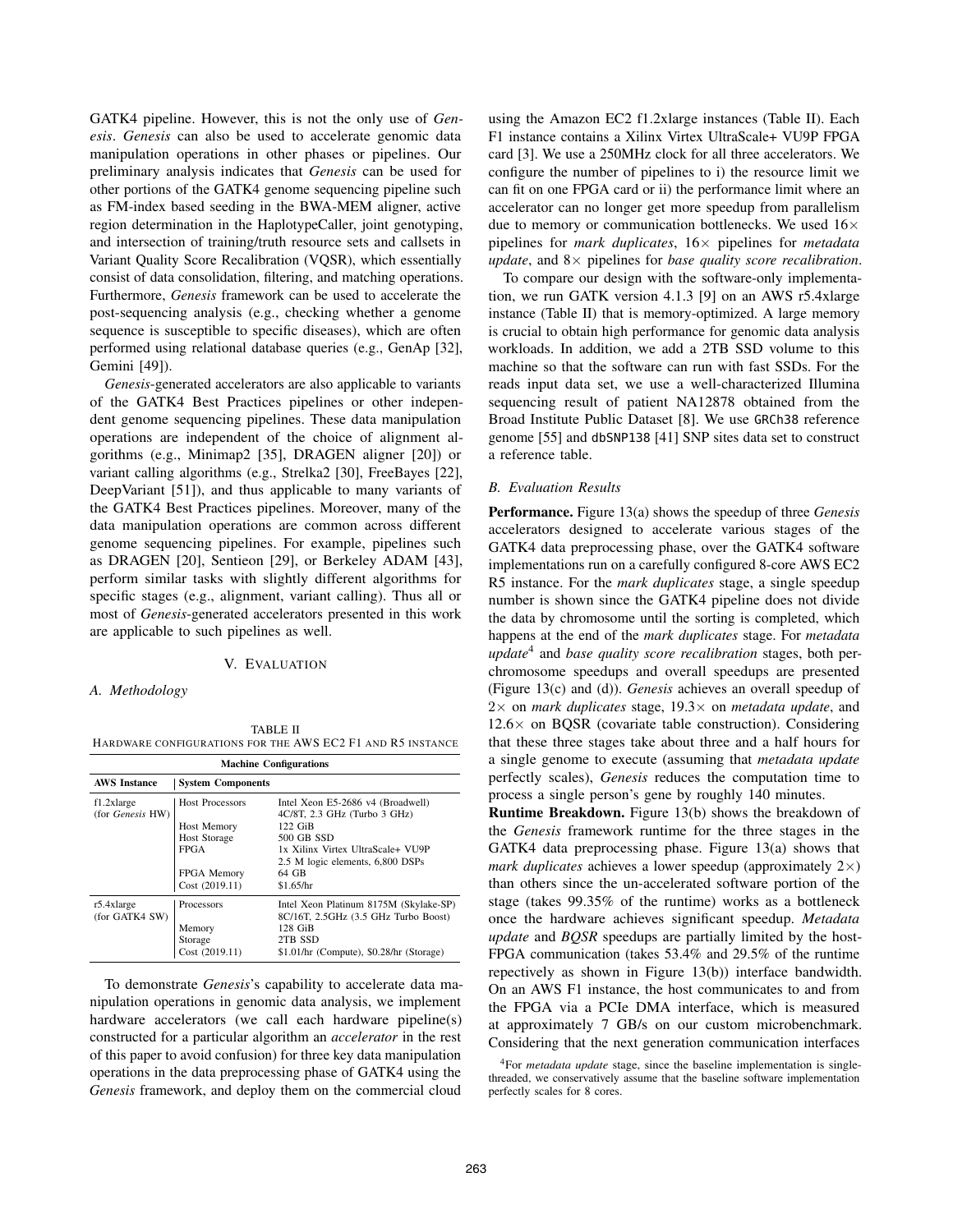

Fig. 13. Performance/Cost comparison of the *Genesis* accelerators over baseline for three GATK4 data preprocessing stages.

such as PCIe 4.0 [50] or CXL [17] will provide much higher bandwidths and the DMA controller performance will improve accordingly, the presented speedups for *Metadata update* and *BQSR* can improve significantly (e.g.,  $33 \times$  and  $16.4 \times$ respectively when 32 GB/s PCIe 4.0 interface is assumed) with such technologies.

The speedups from *Genesis* may seem lower than that of other ASIC domain-specific accelerators targeting a very specific, mostly compute-intensive algorithm and achieving several orders of magnitude speedups. Unlike such accelerators, our accelerators target data manipulation operations, whose performance is often bottlenecked by limitations in the host and FPGA communication interface, memory, or storage systems. Furthermore, the relatively lower speedup on data manipulation operation does not mean that this is less important. In fact, it is quite the opposite since the importance of accelerating data manipulation operations becomes greater when other computeintensive stages of the pipeline are significantly accelerated, as shown in Section IV-A. More importantly, *Genesis* provides this speedup with deployability and flexibility. While an FPGA has significant drawbacks over ASICs in terms of performance, energy consumption, and area, it has a notable advantage in that it is much easier to deploy and adapt. *Genesis* adds further programmability and productivity with its SQL-oriented software interface and a composable accelerator construction approach utilizing the *Genesis* hardware library.

Cost. Many genomic data processing workloads exhibit a plethora of parallelism and thus often scale relatively well with the increased amount of resources. In such a scenario, the cost can be a more meaningful metric than the raw speedup itself since it considers the amount of resources the system utilizes. Table III compares the cost of running each accelerated stage in the AWS cloud with the configurations in Table II. *Genesis* reduces the cost of genomic data processing by up to  $15\times$  and achieves up to  $290\times$  better efficiency measured in performance per dollar compared to the software-only baseline.

FPGA Resource Usage. Table IV shows the FPGA resource consumption of the *Genesis* accelerators. *Genesis* accelerators tend to under-utilize the FPGA resources since most of the algorithm is communication/memory-bound once the number of

| TABLE III                                        |  |  |  |  |  |
|--------------------------------------------------|--|--|--|--|--|
| COST COMPARISON OF Genesis AND BASELINE SYSTEMS. |  |  |  |  |  |

| Stage                            | Genesis<br>Cost<br>Reduction | Genesis<br>Speedup | Normalized<br>Performance/\$ |
|----------------------------------|------------------------------|--------------------|------------------------------|
| <b>Mark Duplicates</b>           | $2.08\times$                 | $2.08\times$       | $4.31\times$                 |
| Metadata Update                  | $15.05\times$                | $19.25\times$      | $289.59\times$               |
| <b>BOSR</b> (Table Construction) | $9.84\times$                 | $12.59\times$      | $123.92\times$               |

TABLE IV FPGA RESOURCE USAGE OF *Genesis*.

| Type                                    | Used   | Available | Utilization(%) |  |  |  |  |
|-----------------------------------------|--------|-----------|----------------|--|--|--|--|
| <b>Mark Duplicates</b>                  |        |           |                |  |  |  |  |
| <b>CLB</b> Lookup Tables                | 228K   | 895K      | 25.4%          |  |  |  |  |
| <b>CLB</b> Registers                    | 272K   | 1790K     | 15.2%          |  |  |  |  |
| <b>BRAMs</b>                            | 0.34MB | 7.56MB    | 4.55%          |  |  |  |  |
| <b>Metadata Update</b>                  |        |           |                |  |  |  |  |
| <b>CLB</b> Lookup Tables                | 333K   | 895K      | 37.19%         |  |  |  |  |
| <b>CLB</b> Registers                    | 424K   | 1790K     | 23.7%          |  |  |  |  |
| <b>BRAMs</b>                            | 4.95MB | 7.56MB    | 65.5%          |  |  |  |  |
| <b>Base Quality Score Recalibration</b> |        |           |                |  |  |  |  |
| <b>CLB</b> Lookup Tables                | 502K   | 895K      | 56.1%          |  |  |  |  |
| <b>CLB</b> Registers                    | 257K   | 1790K     | 14.4%          |  |  |  |  |
| <b>BRAMs</b>                            | 1.69MB | 7.56MB    | 22.4%          |  |  |  |  |

pipelines in a system exceeds a certain threshold. This implies that further improvement on the FPGA memory interface, such as the adoption of HBM2 in recent Xilinx UltraScale+ FPGAs [64], can lead to further speedup. It is also possible to exploit the under-utilized configuration and place multiple *Genesis* accelerators targeting different operations in a single FPGA so that users can time-multiplex the accelerators and avoid reprogramming.

#### VI. RELATED WORK

Hardware Accelerators for Genomics. There is substantial prior work focused on accelerating genome sequencing, signifying its importance. However, most prior work attempts to accelerate a very specific algorithm, rather than common generic operations. For example, many accelerators target different types of alignment algorithms [12], [13], [21], [23], [25], [26], [36], [58], pre-alignment filtering [2], variant calling algorithms [6], [26], [38], or the INDEL alignment algorithm [62]. These works achieve exceptional efficiency with an architecture highly specialized to a specific algorithm,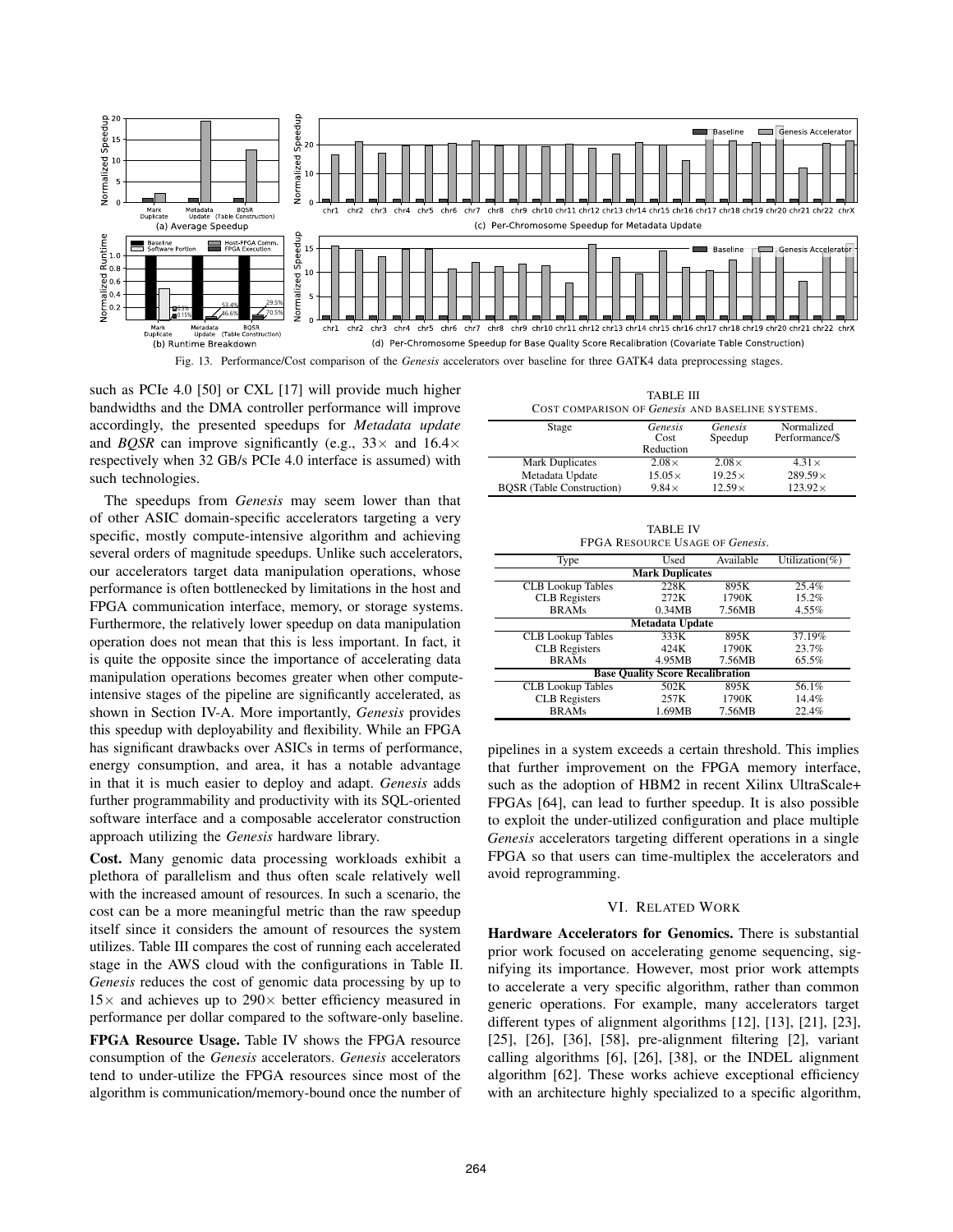which contrasts with our approach. We leverage higher-level primitives (SQL and SQL extensions) to map a wider swath of data manipulation operations in genomic data processing into hardware. Further, once specific algorithms in the genomics domain are accelerated, the time spent on the generic data manipulation operations becomes much larger, which *Genesis* can successfully accelerate.

Storing or Processing Genomics using DBMSs. Many existing frameworks, such as Gemini [49], GenAP [32], and many others [31], [39], [52], [53], [61], conceptualize genomic data as a database and use a DBMS and SQL-style query languages to process data in a fast and efficient way in software. Our work adopts the SQL query as a software interface and utilizes specialized hardware to accelerate such database operations. The popularity of database usage in genomic data processing shows that *Genesis*'s front-end interface can be effectively utilized to bridge the gap between the bioinformaticians and the hardware designers.

Hardware Accelerators for Data-intensive Applications. Our work is most closely related to LINQits [15], Q100 [63], and SDA [48] in that those three works attempt to accelerate database operations with the use of ASICs or FPGAs. For this reason, our hardware library has partial overlap with some of the hardware modules proposed in those frameworks. However, in practice, it is often challenging, if not impossible, to utilize such prior works to accelerate genomics data manipulation operations efficiently. For example, LINQits or SDA programming model assumes a specific processing pattern, which is too naïve to efficiently support the complicated dataflow patterns shown in Figure 11 and 12. To support a complex processing pattern, such approaches need to decompose a complex operation into multiple smaller operations and use the main memory for communication between operations, which is extremely inefficient. Similarly, Q100 only utilizes scratchpad memory as a stream buffer and thus cannot implement the dataflow pipeline exploiting data reuse. In addition, such accelerators specialize on a relatively small subset of the SQL operations (i.e., select, sort, join, groupby), which are not sufficient to represent genomics data manipulation operations that require other SQL operations (such as PosExplode) or genomic data-specific operation (such as ReadExplode). Mondrian data engine [19] also aims to accelerate database operations exploiting the specific characteristics of a near-memory processing architecture. Finally, *Genesis* draws inspirations from accelerators focusing on efficient streaming data movements such as DaNa [37], Imagine [1], [28], RSVP [16], Softbrain [44], Graphicionado [24], and CoRAM++ [60], but exploits different abstractions and targets completely different domains.

Proprietary Commercial Solutions. Illumina DRAGEN [20] is an FPGA-based proprietary solution that accelerates the genomic secondary analysis. Its pipeline is different from GATK4; however, they recently started a collaboration with Broad Institute and planned to release the co-developed GATKcompatible pipeline in the second half of 2020 [10]. In addition, NVIDIA now provides the proprietary GPU-acceleration solution for the GATK4-compatible pipeline [45] after its

acquisition of Parabricks in December 2019. DRAGEN claims a  $30\times$  end-to-end speedup over traditional CPU solution [20] and NVIDIA Parabricks [45] claims a  $48\times$  end-to-end speedup over a single 32-core CPU with 8 V100 GPUs. A direct comparison with our proposal is difficult since DRAGEN utilizes a slightly different pipeline and does not report the exact experimental setup. Furthermore, most of DRAGEN's and Parabricks's endto-end speedup comes from large, computation-oriented stages such as alignment or variant calling stages while *Genesis* focuses on data manipulation stages. These industrial solutions can provide high performance for the existing stages in the pipeline, but their micro-architectures (DRAGEN) or GPU optimization strategies (Parabricks) are not open to the public. In addition, *Genesis*'s approach allows highly productive accelerator development of new or modified algorithms thanks to its composability.

# VII. CONCLUSION

We propose *Genesis*, a flexible acceleration framework for genomic data analysis. *Genesis* consists of a software interface using SQL-style queries for data manipulation operations, a genomic data processing hardware library, as well as an accelerator management API. We demonstrate the deployability, flexibility, and composability of *Genesis* by implementing multiple GATK4 preprocessing stages. *Genesis* achieves notably higher performance and cost efficiency than GATK4 software running on a commodity Xeon CPU server. In addition, *Genesis* allows bioinformaticians to expedite their research analysis by leveraging domain-specific hardware platforms, that are generally difficult to use, by providing an easy-to-use programming interface based on an already widely-adopted data analysis language, SQL.

#### ACKNOWLEDGMENT

We thank the reviewers for their insightful comments. This work was supported in part by a National Research Foundation of Korea research grant funded by the Ministry of Science and ICT (PE Class Heterogeneous High Performance Computer Development, NRF-2016M3C4A7952587). This work was also funded in part by the Advanced Research Projects Agency-Energy (ARPA-E), U.S. Department of Energy (under Award Number DE-AR0000849), ADEPT Lab industrial sponsor Intel, RISE Lab sponsor Amazon Web Services, and ADEPT Lab affiliates Google, Siemens, and SK Hynix. The views and opinions expressed here are solely those of the authors and do not necessarily state or reflect those of the government or any of the sponsors.

#### **REFERENCES**

- [1] J. H. Ahn, W. J. Dally, W. J. Dally, B. Khailany, U. J. Kapasi, and A. Das, "Evaluating the imagine stream architecture," in *Proceedings of the 31st Annual International Symposium on Computer Architecture (ISCA)*, 2004.
- [2] M. Alser, H. Hassan, H. Xin, O. Ergin, O. Mutlu, and C. Alkan, "GateKeeper: a new hardware architecture for accelerating pre-alignment in DNA short read mapping," *Bioinformatics*, vol. 33, no. 21, pp. 3355– 3363, 2017.
- [3] "Amazon EC2 F1 Instances," https://aws.amazon.com/ec2/instance-types/ f1, Amazon.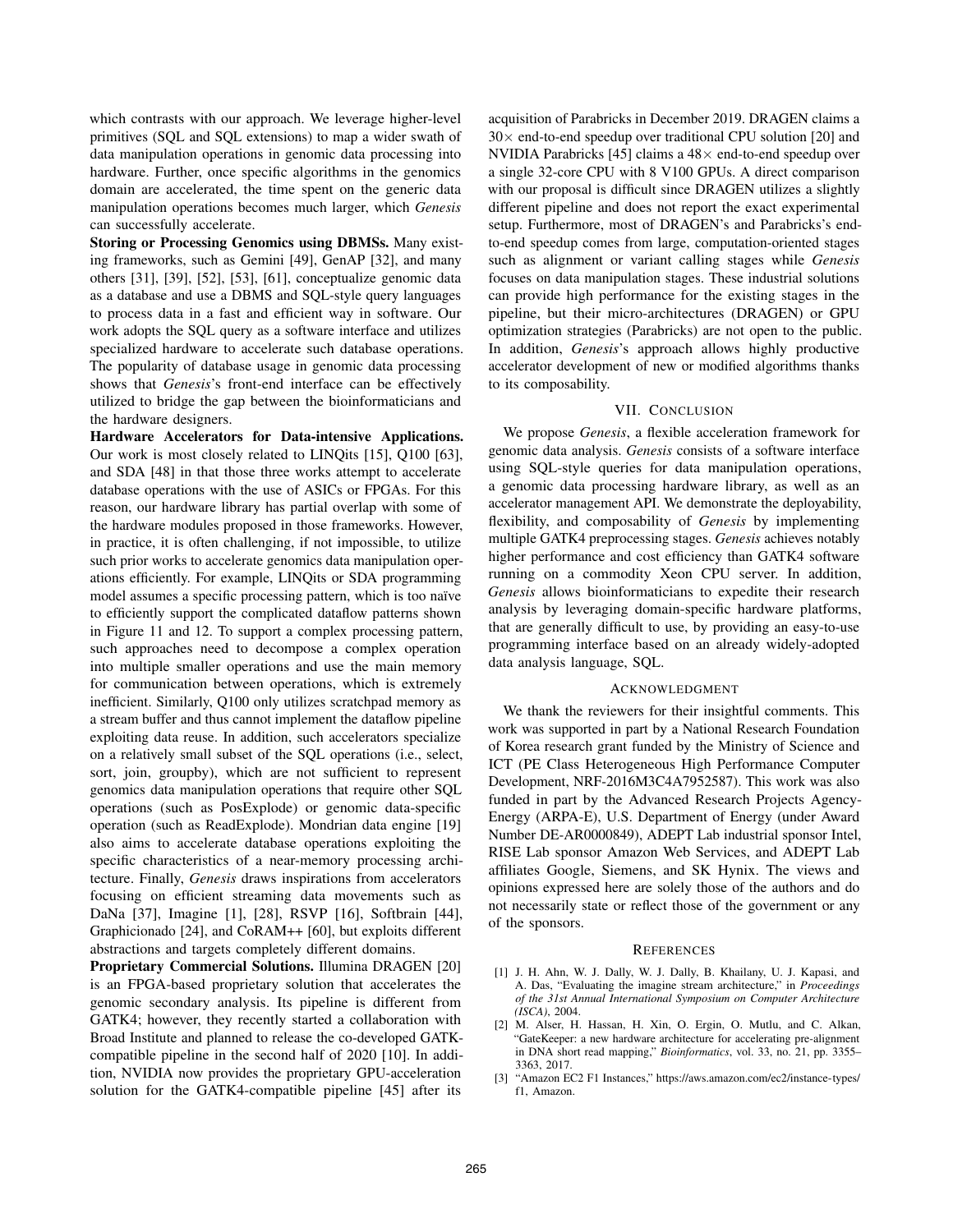- [4] J. Andrews, "23andMe competitor Veritas Genetics slashes price of whole genome sequencing 40% to \$600," https://www.cnbc.com/.
- "Spark SQL," https://spark.apache.org/sql/, Apache Software Foundation.
- [6] S. S. Banerjee, M. el-Hadedy, C. Y. Tan, Z. T. Kalbarczyk, S. Lumetta, and R. K. Iyer, "On accelerating pair-HMM computations in programmable hardware," in *Proceedings of the 27th International Conference on Field Programmable Logic and Applications (FPL)*, 2017.
- [7] "Broad Institute About Us: This is Broad," https://www.broadinstitute. org/about-us, Broad Institute.
- "Broad Institute Public Datasets Google Cloud Repository," https://console.cloud.google.com/storage/browser/broad-publicdatasets?project=broad-public-datasets&organizationId=548622027621, Broad Institute.
- [9] "GATK4 data preprocessing," https://github.com/gatk-workflows/gatk4 data-processing, Broad Institute.
- [10] "Illumina and broad institute announce agreement to co-develop genomic secondary analysis tools," https://www.broadinstitute.org/news/illuminaand-broad-institute-announce-agreement-co-develop-genomicsecondary-analysis-tools, Broad Institute.
- [11] Broad Institute GATK Dev Team, "Introduction to the GATK best practices," https://software.broadinstitute.org/gatk/best-practices/.
- [12] M. F. Chang, Y. Chen, J. Cong, P. Huang, C. Kuo, and C. H. Yu, "The smem seeding acceleration for dna sequence alignment," in *Proceedings of the 24th Annual International Symposium on Field-Programmable Custom Computing Machines (FCCM)*, 2016.
- [13] Y.-T. Chen, J. Cong, J. Lei, and P. Wei, "A novel high-throughput acceleration engine for read alignment," in *Proceedings of the 23rd Annual International Symposium on Field-Programmable Custom Computing Machines (FCCM)*, 2015.
- [14] "Chisel hardware construction language," https://chisel.eecs.berkeley.edu/.
- [15] E. S. Chung, J. D. Davis, and J. Lee, "Linqits: Big data on little clients," in *Proceedings of the 40th Annual International Symposium on Computer Architecture (ISCA)*, 2013.
- [16] S. Ciricescu, R. Essick, B. Lucas, P. May, K. Moat, J. Norris, M. Schuette, and A. Saidi, "The reconfigurable streaming vector processor (RSVP)," in *Proceedings of the 36th Annual International Symposium on Microarchitecture (MICRO)*, 2003.
- [17] "Compute Express Link," https://www.computeexpresslink.org/, CXL Consortium.
- [18] M. A. DePristo, E. Banks, R. Poplin, K. V. Garimella, J. R. Maguire, C. Hartl, A. A. Philippakis, G. del Angel, M. A. Rivas, M. Hanna, A. McKenna, T. J. Fennell, A. M. Kernytsky, A. Y. Sivachenko, K. Cibulskis, S. B. Gabriel, D. Altshuler, and M. J. Daly, "A framework for variation discovery and genotyping using next-generation dna sequencing data," *Nature Genetics*, vol. 43, 2011.
- [19] M. Drumond, A. Daglis, N. Mirzadeh, D. Ustiugov, J. Picorel, B. Falsafi, B. Grot, and D. Penvmatikatos, "The mondrian data engine," in *Proceedings of the 44th Annual International Symposium on Computer Architecture (ISCA)*, 2017.
- [20] "Dragen bio-it processor," http://www.edicogenome.com/dragen\_bioit\_ platform/, Edico Genome.
- [21] D. Fujiki, A. Subramaniyan, T. Zhang, Y. Zeng, R. Das, D. Blaauw, and S. Narayanasamy, "GenAX: a genome sequencing accelerator," in *Proceedings of the 45th Annual International Symposium on Computer Architecture (ISCA)*, June 2018.
- [22] E. Garrison and G. T. Marth, "Haplotype-based variant detection from short-read sequencing," *ArXiv e-print arXiv:1207.3907*, 2012.
- [23] L. Guo, J. Lau, Z. Ruan, P. Wei, and J. Cong, "Hardware acceleration of long read pairwise overlapping in genome sequencing: A race between fpga and gpu," in *Proceedings of the 27th Annual International Symposium on Field-Programmable Custom Computing Machines (FCCM)*, 2019.
- [24] T. J. Ham, L. Wu, N. Sundaram, N. Satish, and M. Martonosi, "Graphicionado: A high-performance and energy-efficient accelerator for graph analytics," in *Proceedings of the 49th Annual International Symposium on Microarchitecture (MICRO)*, 2016.
- [25] B. Harris, A. C. Jacob, J. M. Lancaster, J. Buhler, and R. D. Chamberlain, "A banded Smith-Waterman FPGA accelerator for Mercury BLASTP," in *Proceedings of the International Conference on Field Programmable Logic and Applications (FPL)*, 2007.
- [26] S. Huang, G. J. Manikandan, A. Ramachandran, K. Rupnow, W. H. Wenmei, and D. Chen, "Hardware acceleration of the Pair-HMM algorithm for DNA variant calling," in *Proceedings of the International Symposium on Field-Programmable Gate Arrays (FPGA)*, 2017.
- [27] "Illumina," https://www.illumina.com/, Illumina.
- [28] U. J. Kapasi, W. J. Dally, S. Rixner, J. D. Owens, and B. Khailany, "The imagine stream processor," in *Proceedings of the IEEE International Conference on Computer Design: VLSI in Computers and Processors (ICCD)*, 2002.
- [29] K. I. Kendig, S. Baheti, M. A. Bockol, T. M. Drucker, S. N. Hart, J. R. Heldenbrand, M. Hernaez, M. E. Hudson, M. T. Kalmbach, E. W. Klee, N. R. Mattson, C. A. Ross, M. Taschuk, E. D. Wieben, M. Wiepert, D. E. Wildman, and L. S. Mainzer, "Sentieon dnaseq variant calling workflow demonstrates strong computational performance and accuracy," *Frontiers in Genetics*, vol. 10, p. 736, 2019.
- [30] S. Kim, K. Scheffler, A. L. Halpern, M. A. Bekritsky, E. Noh, M. Källberg, X. Chen, Y. Kim, D. Beyter, P. Krusche, and C. T. Saunders, "Strelka2: fast and accurate calling of germline and somatic variants," *Nature Methods*, vol. 15, no. 8, pp. 591–594, 2018.
- [31] C. Kozanitis, A. Heiberg, G. Varghese, and V. Bafna, "Using Genome Query Language to uncover genetic variation," *Bioinformatics*, vol. 30, no. 1, pp. 1–8, 2013.
- [32] C. Kozanitis and D. A. Patterson, "Genap: a distributed sql interface for genomic data," *BMC bioinformatics*, vol. 17, pp. 63–63, 2016.
- [33] E. S. Lander, L. M. Linton, B. Birren, C. Nusbaum, M. C. Zody, J. Baldwin, K. Devon, K. Dewar, M. Doyle, W. FitzHugh *et al.*, "Initial sequencing and analysis of the human genome," *Nature*, vol. 409, no. 6822, pp. 860–921, 2001.
- [34] M. Lek, K. J. Karczewski, E. V. Minikel, K. E. Samocha, E. Banks, T. Fennell, A. H. O'Donnell-Luria, J. S. Ware, A. J. Hill, B. B. Cummings *et al.*, "Analysis of protein-coding genetic variation in 60,706 humans," *Nature*, vol. 536, no. 7616, pp. 285–291, 2016.
- [35] H. Li, "Minimap2: pairwise alignment for nucleotide sequences," *Bioinformatics*, vol. 34, no. 18, 2018.
- [36] I. T. Li, W. Shum, and K. Truong, "160-fold acceleration of the Smith-Waterman algorithm using a field programmable gate array (FPGA)," *BMC bioinformatics*, vol. 8, no. 1, p. 185, 2007.
- [37] D. Mahajan, J. K. Kim, J. Sacks, A. Ardalan, A. Kumar, and H. Esmaeilzadeh, "In-rdbms hardware acceleration of advanced analytics," *Proceedings of the VLDB Endowment*, vol. 11, no. 11, p. 1317–1331, 2018.
- [38] G. J. Manikandan, S. Huang, K. Rupnow, W. W. Hwu, and D. Chen, "Acceleration of the Pair-HMM algorithm for DNA variant calling," in *Proceedings of the 24th Annual International Symposium on Field-Programmable Custom Computing Machines (FCCM)*, 2016.
- [39] M. Masseroli, P. Pinoli, F. Venco, A. Kaitoua, V. Jalili, F. Palluzzi, H. Muller, and S. Ceri, "GenoMetric Query Language: a novel approach to large-scale genomic data management," *Bioinformatics*, vol. 31, no. 12, pp. 1881–1888, 2015.
- [40] P. Muir, S. Li, S. Lou, D. Wang, D. J. Spakowicz, L. Salichos, J. Zhang, G. M. Weinstock, F. Isaacs, J. Rozowsky *et al.*, "The real cost of sequencing: Scaling computation to keep pace with data generation," *Genome biology*, vol. 17, no. 1, p. 53, 2016.
- [41] "Human genome resources at NCBI," https://www.ncbi.nlm.nih.gov/ genome/guide/human/, National Center for Biotechnology Information.
- [42] "DNA sequencing costs," http://www.genome.gov/sequencingcosts, National Human Genome Research Institute.
- [43] F. A. Nothaft, M. Massie, T. Danford, Z. Zhang, U. Laserson, C. Yeksigian, J. Kottalam, A. Ahuja, J. Hammerbacher, M. Linderman, M. Franklin, A. D. Joseph, and D. A. Patterson, "Rethinking dataintensive science using scalable analytics systems," in *Proceedings of the International Conference on Management of Data (SIGMOD)*, 2015.
- [44] T. Nowatzki, V. Gangadhar, N. Ardalani, and K. Sankaralingam, "Streamdataflow acceleration," in *Proceedings of the 44th Annual International Symposium on Computer Architecture (ISCA)*, 2017.
- https://developer.nvidia.com/nvidiaparabricks, NVIDIA Corporation.
- [46] "PL/SQL for developers," https://www.oracle.com/database/technologies/ appdev/plsql.html, Oracle.
- [47] "Database SQL Tuning Guide SQL Processing," https://docs.oracle. com/database/121/TGSQL/tgsql\_interp.htm#TGSQL94618, Oracle, 2020.
- [48] J. Ouyang, W. Qu, Y. Wang, Y. Tu, J. Wang, and B. Jia, "SDA: Softwaredefined accelerator for general-purpose big data analysis system," in *Hot Chips: A Symposium on High Performance Chips*, 2016.
- [49] U. Paila, B. A. Chapman, R. Kirchner, and A. R. Quinlan, "Gemini: Integrative exploration of genetic variation and genome annotations," *PLOS Computational Biology*, vol. 9, 2013.
- [50] "PCI Express Specifications," https://pcisig.com/specifications, PCI SIG.